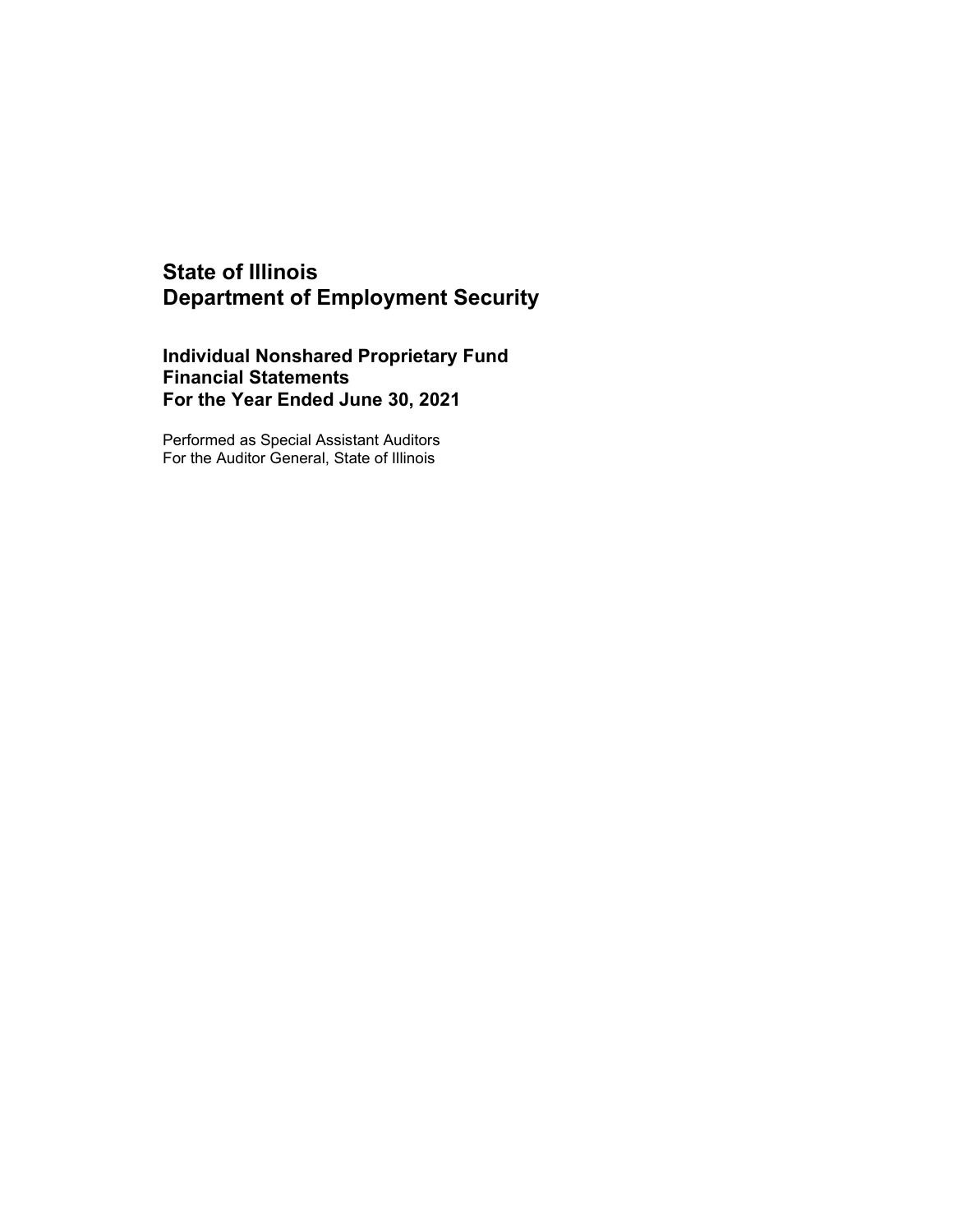### **State of Illinois Department of Employment Security Financial Audit For the Year Ended June 30, 2021**

| <b>Table of Contents</b>                                                      | Page      |
|-------------------------------------------------------------------------------|-----------|
| <b>Agency Officials</b>                                                       | 1         |
| <b>Financial Statement Report Summary</b>                                     | 2         |
| Independent Auditor's Report                                                  | $3 - 4$   |
| Individual Nonshared Proprietary Fund Financial Statements:                   |           |
| <b>Statement of Net Position</b>                                              | 5         |
| Statement of Revenues, Expenses, and Changes in Net Position                  | 6         |
| <b>Statement of Cash Flows</b>                                                | $7 - 8$   |
| Notes to Financial Statements                                                 | $9 - 18$  |
| Independent Auditor's Report on Internal Control Over Financial Reporting and |           |
| on Compliance and Other Matters Based on an Audit of Financial Statements     |           |
| Performed in Accordance with Government Auditing Standards                    | $19 - 20$ |
| Schedule of Findings                                                          |           |
| <b>Current Findings</b>                                                       | $21 - 24$ |
| <b>Prior Findings Not Repeated</b>                                            | 25        |
| Other Depart Louisd Linder a Caparato Cougr                                   |           |

Other Report Issued Under a Separate Cover

The Department of Employment Security's *Compliance Examination* for the two years ended June 30, 2021, has been issued under a separate cover.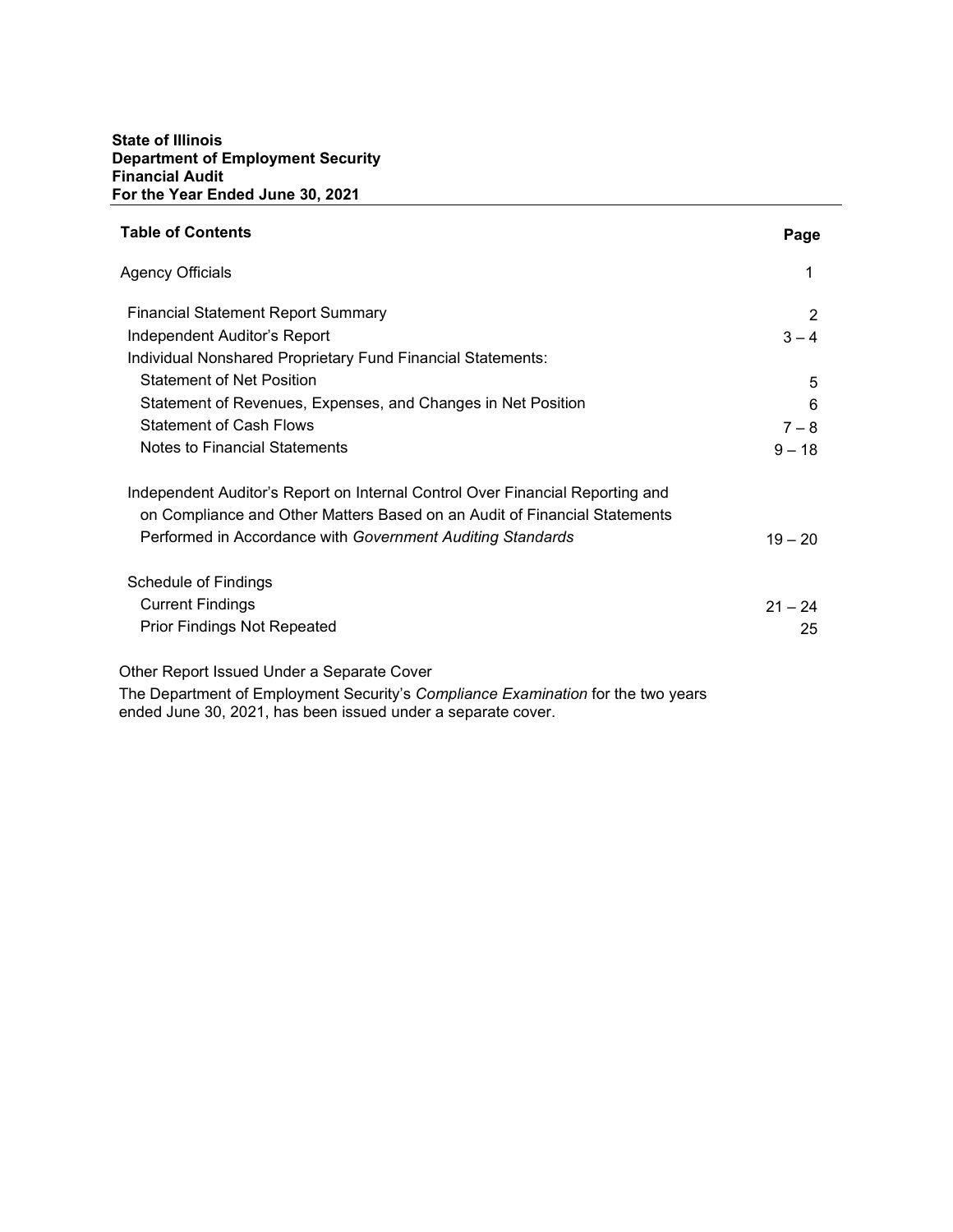#### **State of Illinois Department of Employment Security Agency Officials June 30, 2021**

Director (03/22/22 – Present)<br>Director (Acting) (8/10/20 – 03/21/22) Ms. Kristin Richards Director (Acting) (8/10/20 – 03/21/22) Ms. Kristin Richards Director (Acting)  $(03/01/19 - 7/31/20)$ 

Chief of Staff (06/18/19 - Present) and Chief of Staff (06/18/19 - Present) and Chief of Staff (06/18/19 - Present)

Deputy Director Service Delivery Bureau (07/26/21 – Present) Ms. Mireya Hurtado<br>Deputy Director Service Delivery Bureau (07/16/21 – 07/25/21) Vacant Vacant Deputy Director Service Delivery Bureau (07/16/21 – 07/25/21) Vacant<br>Deputy Director Service Delivery Bureau (02/16/15 – 07/15/21) Ms. Trina Taylor Deputy Director Service Delivery Bureau (02/16/15 – 07/15/21)

Deputy Director Business Services Bureau (02/1/2021 – Present) Ms. Carrie Thomas Deputy Director Business Services Bureau (06/16/20 - 02/1/21) Ms. Crystal Caison-

Chief Legal Counsel (01/16/20 – Present) Mr. Kevin Lovellette

Chief Financial Officer (12/01/19 – Present) Mr. Isaac Burrows

Chief Operating Officer (01/01/21 – Present)<br>Chief Operating Officer (Acting) (04/01/20 – 12/31/20) Mr. Rex Crossland Chief Operating Officer (Acting)  $(04/01/20 - 12/31/20)$ 

Chief Internal Auditor (05/16/21 – Present)<br>
Chief Internal Auditor (04/1/20 – 05/15/21)<br>
Vacant Chief Internal Auditor  $(04/1/20 - 05/15/21)$ 

Chief Information Officer (12/01/18 – Present) Position fully transitioned to IL

Chief Technology Officer (12/01/18 – Present) Position fully transitioned to IL

Manager, Accounting Services Division (07/01/19 – Present) Mr. L. Briant Coombs

Manager, Economic Information and Analysis Division (12/16/19 – Present) Mr. George Putnam, PhD

Manager, Revenue Division (06/08/20 - Present) Manager, Revenue Parks

Statewide Manager, Field Operations (05/01/21 – Present) Mr. Manuel Zulaica Statewide Manager, Field Operations (06/01/15 – 04/30/21) Ms. Janice Taylor Brown

Statewide Manager, Unemployment Insurance Programs (11/20/21 – Present) Vacant Statewide Manager, Unemployment Insurance Programs (06/16/15 – 11/19/21) Mr. Justin Brissette

The Department's primary administrative offices are located at:<br>33 S. State Street 607 E. Adar 33 S. State Street 607 E. Adams, 9th Floor Springfield, IL 62701-1606

Russell

DoIT

DoIT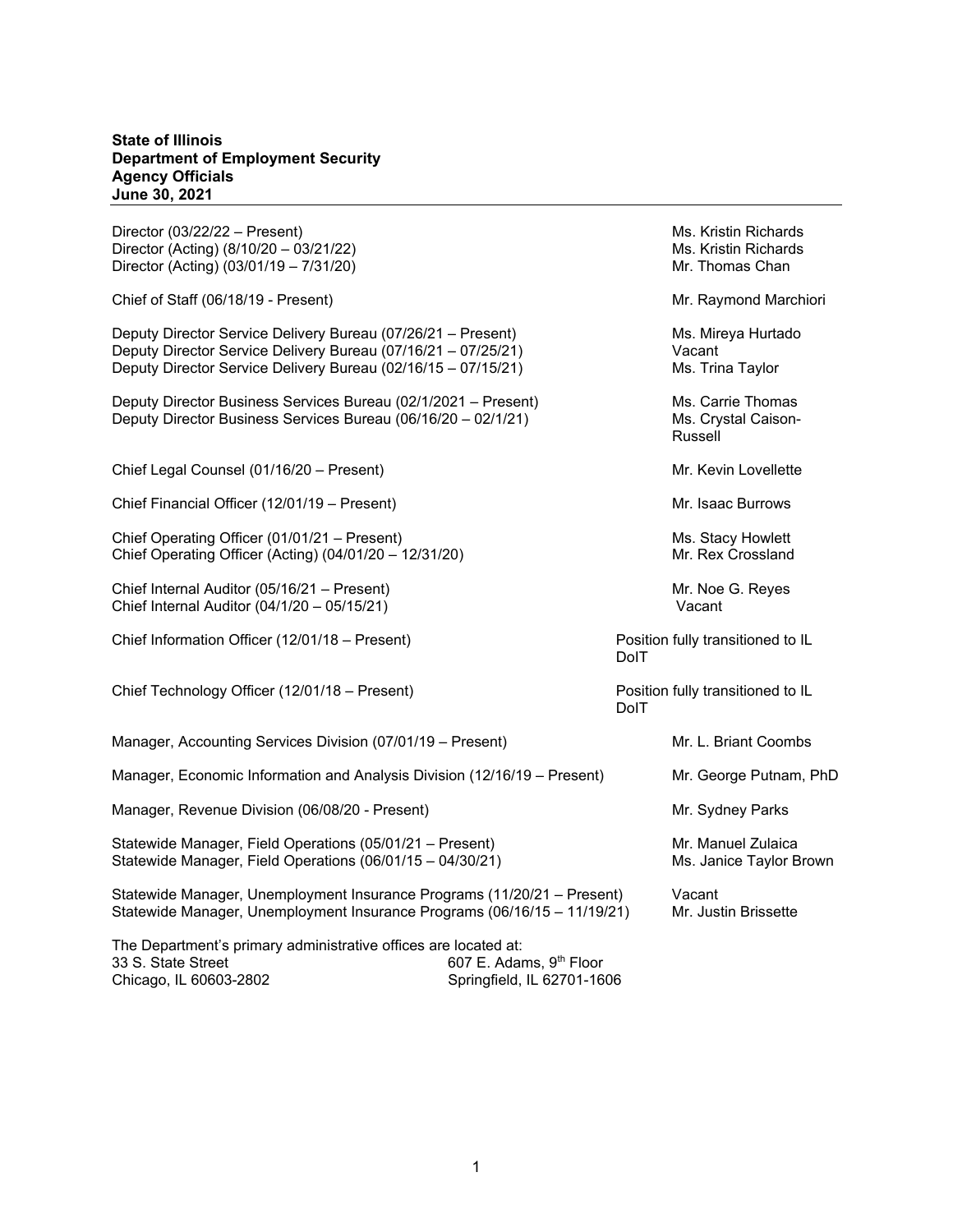## **Financial Statements For the Year Ended June 30, 2021**

# **FINANCIAL STATEMENT REPORT SUMMARY**

The audit of the accompanying financial statements of the State of Illinois, Department of Employment Security Unemployment Compensation Trust Fund (Department) was performed by RSM US LLP as of and for the year ended June 30, 2021.

Based on their audit, the auditors expressed a disclaimer of opinion on the Department's Unemployment Compensation Trust Fund financial statements.

## **SUMMMARY OF FINDINGS**

The auditors identified three matters involving the Department's internal control over financial reporting that they considered to be material weaknesses. Further, the auditors identified three noncompliance matters.

| Item No. | Page | Last/First<br>Reported | Description                                                                                                         | <b>Finding Type</b>                           |
|----------|------|------------------------|---------------------------------------------------------------------------------------------------------------------|-----------------------------------------------|
|          |      |                        | <b>CURRENT FINDINGS</b>                                                                                             |                                               |
| 2021-001 | 21   | 2020/2020              | Failure to Implement General Information<br>Technology Controls over the Pandemic<br>Unemployment Assistance System | Material Weakness<br>and Noncompliance        |
| 2021-002 | 23   | <b>New</b>             | Failure to Maintain Accurate and Complete<br>Pandemic Unemployment Assistance Claimant<br>Data                      | Material Weakness<br>and Noncompliance        |
| 2021-003 | 24   | 2020/2020              | Failure to Perform Timely Cash Reconciliations                                                                      | <b>Material Weakness</b><br>and Noncompliance |
|          |      |                        | PRIOR FINDING NOT REPEATED                                                                                          |                                               |
| А.       | 25   |                        | Failure to Accurately Determine Claimant's Eligibility<br>for Pandemic Unemployment Assistance                      |                                               |
| Β.       | 25   |                        | Inadequate Controls over Pandemic Unemployment<br><b>Assistance Program Processes</b>                               |                                               |
| C.       | 25   |                        | Inadequate Controls over Accruals                                                                                   |                                               |
| D.       | 25   |                        | Inadequate Controls over Receivable Allowance                                                                       |                                               |
| Ε.       | 25   |                        | Inadequate Controls over GenTax Access                                                                              |                                               |

## **EXIT CONFERENCE**

The Department waived an exit conference in a correspondence from Briant Coombs, Manager, Accounting Services Division, on May 27, 2022. The responses to the recommendations were provided by James Schreiber, Audit Liaison, on June 1, 2022.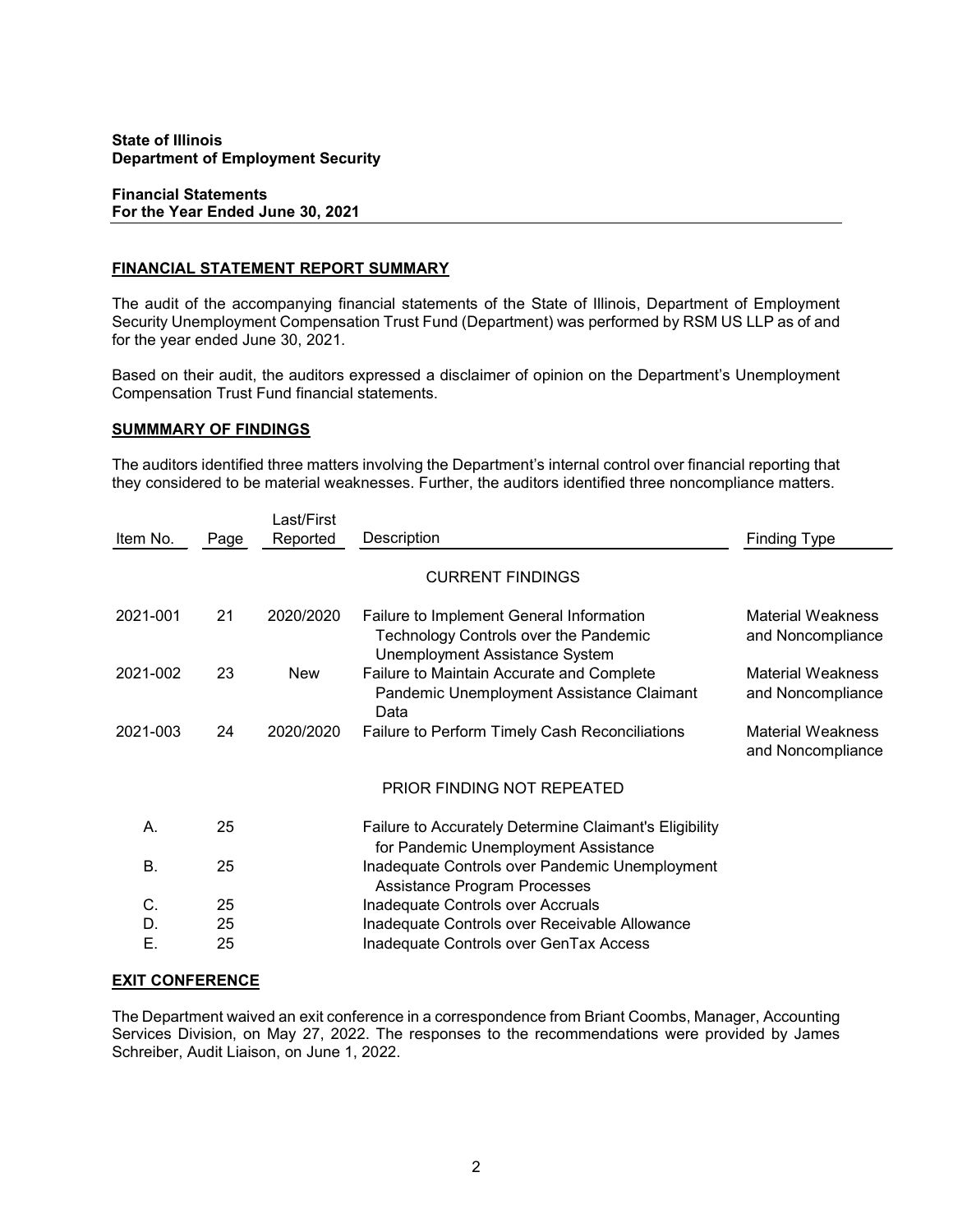

**RSM US LLP** 

#### **Independent Auditor's Report**

Honorable Frank J. Mautino Auditor General State of Illinois

#### **Report on the Financial Statements**

As Special Assistant Auditors for the Auditor General, we were engaged to audit the accompanying financial statements of the Unemployment Compensation Trust Fund (Trust Fund), an individual nonshared proprietary fund of the State of Illinois, Department of Employment Security (Department), as of and for the year ended June 30, 2021, and the related notes to the financial statements which collectively comprise the Unemployment Trust Fund financial statements as listed in the table of contents.

#### **Management's Responsibility for the Financial Statements**

Management is responsible for the preparation and fair presentation of these financial statements in accordance with accounting principles generally accepted in the United States of America; this includes the design, implementation, and maintenance of internal control relevant to the preparation and fair presentation of financial statements that are free from material misstatement, whether due to fraud or error.

#### **Auditor's Responsibility**

Our responsibility is to express an opinion on these financial statements based on conducting the audit in accordance with auditing standards generally accepted in the United States of America and the standards applicable to financial audits contained in *Government Auditing Standards* issued by the Comptroller General of the United States. Because of the matter described in the Basis for Disclaimer of Opinion paragraph, however, we were not able to obtain sufficient appropriate audit evidence to provide a basis for an audit opinion.

#### **Basis for Disclaimer of Opinion**

The Department has not maintained certain accounting records and supporting documents for the Trust Fund relating to transactions with its beneficiaries, nor is the Trust Fund's internal control adequate to provide safeguards over Trust Fund assets and to assure the proper recording of transactions. Accordingly, we were unable to extend our auditing procedures sufficiently to determine the extent to which the financial statements may have been affected by these conditions.

#### **Disclaimer of Opinion**

Because of the significance of the matter described in the Basis for Disclaimer of Opinion paragraph, we have not been able to obtain sufficient appropriate audit evidence to provide a basis for an audit opinion. Accordingly, we do not express an opinion on these financial statements.

#### **Emphasis of Matter**

As discussed in Note 2, the financial statements present only the Trust Fund and do not purport to, and do not, present fairly the financial position of either the State of Illinois or the Department as of June 30, 2021, the respective changes in their financial position and cash flows thereof for the year then ended in accordance with accounting principles generally accepted in the United States of America.

THE POWER OF BEING UNDERSTOOD AUDIT | TAX | CONSULTING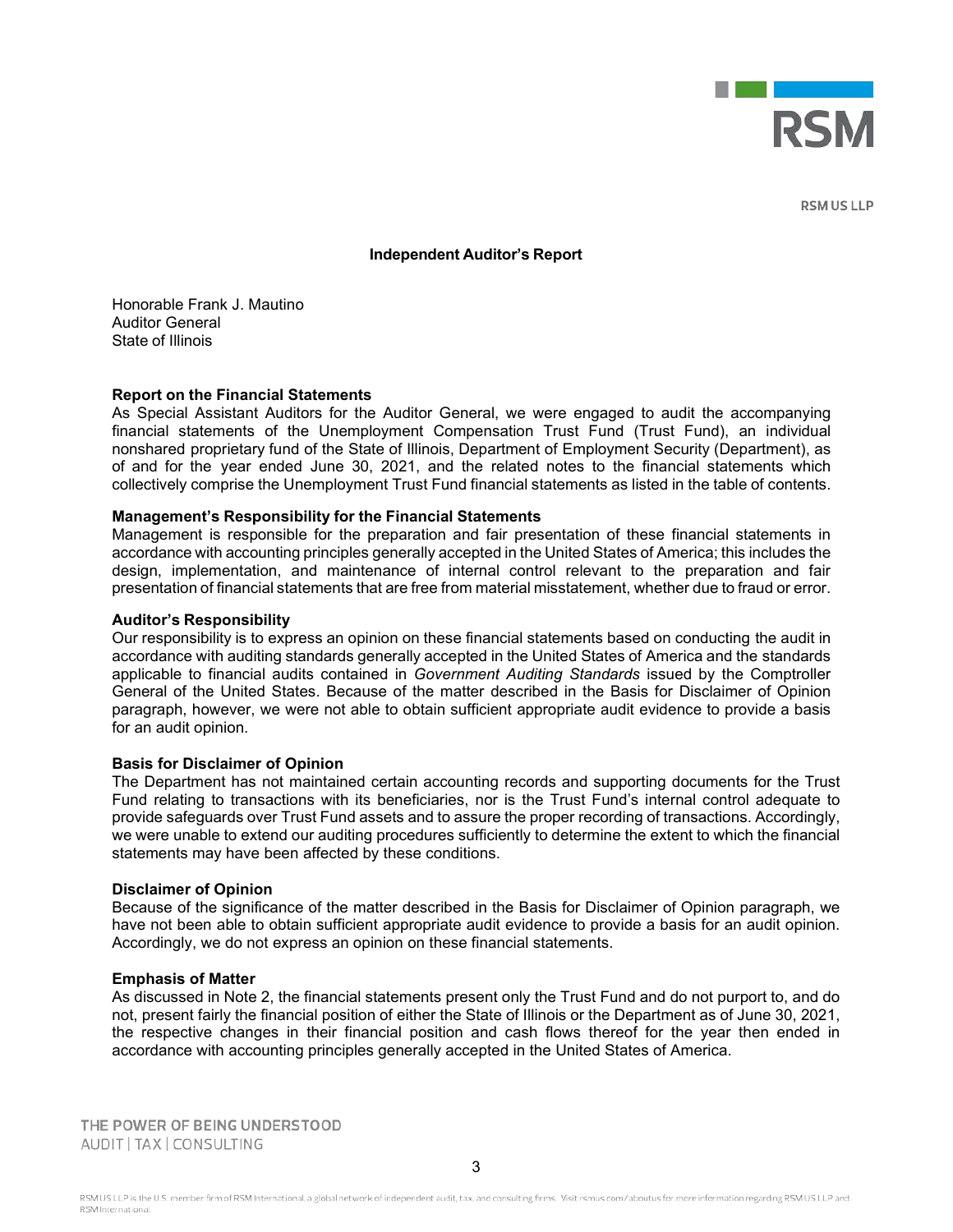## **Other Matters**

#### *Required Supplementary Information*

Management has omitted management's discussion and analysis for the Trust Fund, that accounting principles generally accepted in the United States of America require to be presented to supplement the financial statements. Such missing information, although not a part of the financial statements, is required by the Governmental Accounting Standards Board who considers it to be an essential part of financial reporting for placing the financial statements in an appropriate operational, economic, or historical context.

#### **Other Reporting Required by** *Government Auditing Standards*

In accordance with *Government Auditing Standards*, we have also issued our report dated June 3, 2022 on our consideration of the Department's internal control over financial reporting of the Trust Fund and on our tests of its compliance with certain provisions of laws, regulations, contracts, and grant agreements and other matters. The purpose of that report is solely to describe the scope of our testing of internal control over financial reporting and compliance and the results of that testing, and not to provide an opinion on the effectiveness of the Department's internal control over financial reporting or on compliance. That report is an integral part of an audit performed in accordance with *Government Auditing Standards* in considering the Department's internal control over financial reporting and compliance.

## **Restricted Use of this Auditor's Report**

This report is intended solely for the information and use of the Auditor General, the General Assembly, the Legislative Audit Commission, the Governor, the Comptroller, Department management, and Federal awarding agencies and pass-through entities, and is not intended to be and should not be used, by anyone other than these specified parties.

# **SIGNED ORIGINAL ON FILE**

Schaumburg, Illinois June 3, 2022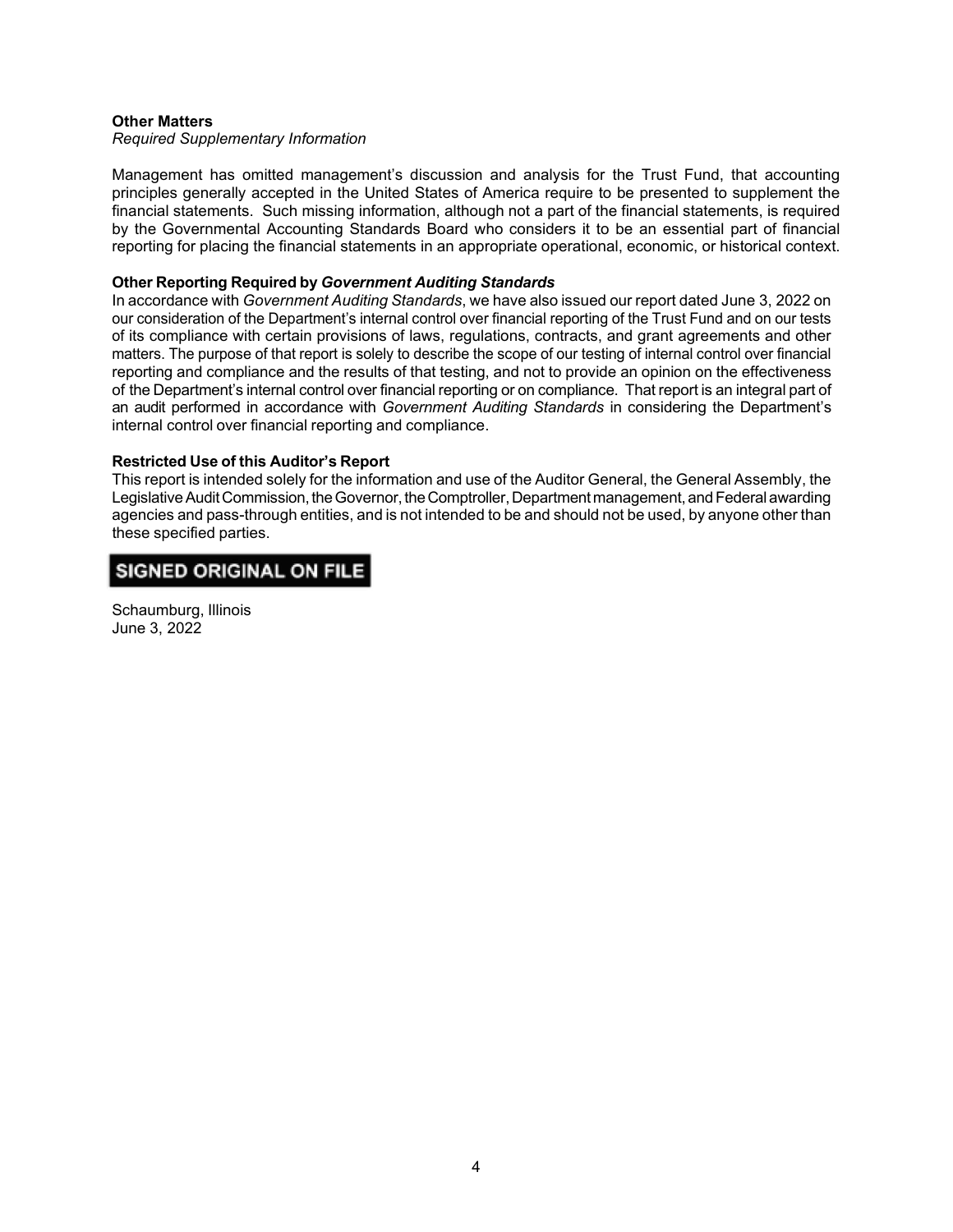**Individual Nonshared Proprietary Fund Statement of Net Position June 30, 2021 (Amounts in \$000's)**

|                                                                                       | <b>Unemployment</b><br>Compensation<br><b>Trust Fund</b> |
|---------------------------------------------------------------------------------------|----------------------------------------------------------|
| <b>Current assets</b>                                                                 |                                                          |
| Cash and cash equivalents                                                             | \$<br>319,879                                            |
| Cash equivalents held by Federal government                                           | 447,406                                                  |
| Receivables, net                                                                      |                                                          |
| Taxes                                                                                 | 347,719                                                  |
| Intergovernmental - other unemployment insurance and related programs                 | 70,871                                                   |
| Intergovernmental - Pandemic Unemployment Assistance (PUA)                            | 44,726                                                   |
| Intergovernmental - Federal Pandemic Unemployment Compensation (FPUC) associated      |                                                          |
| with Pandemic Unemployment Assistance (PUA)                                           | 33,186                                                   |
| Intergovernmental - Lost Wage Assistance (LWA) Pandemic Unemployment Assistance (PUA) | 1,562                                                    |
| Due from other government - local                                                     | 44,712                                                   |
| Other receivable - unemployment insurance and related programs                        | 227,889                                                  |
| Other receivable - Pandemic Unemployment Assistance (PUA)                             | 43,053                                                   |
| Other receivable - Federal Pandemic Unemployment Compensation (FPUC) associated       |                                                          |
| with Pandemic Unemployment Assistance (PUA)                                           | 51,066                                                   |
| Other receivable - Lost Wage Assistance (LWA) Pandemic Unemployment Assistance (PUA)  | 1,084                                                    |
| Due from other Department and State funds                                             | 734                                                      |
| Due from component units of the State                                                 | 8                                                        |
| <b>Total current assets</b>                                                           | 1,633,895                                                |
| <b>Current liabilities</b>                                                            |                                                          |
| Accounts payable and accrued liabilities                                              |                                                          |
| Benefits payable - other unemployment insurance and related programs                  | 192,937                                                  |
| Benefits payable - Pandemic Unemployment Assistance (PUA)                             | 73,031                                                   |
| Benefits payable - Federal Pandemic Unemployment Compensation (FPUC)                  |                                                          |
| associated with Pandemic Unemployment Assistance (PUA)                                | 33,186                                                   |
| Benefits payable - Lost Wage Assistance (LWA) associated with                         |                                                          |
| Pandemic Unemployment Assistance (PUA)                                                | 1,562                                                    |
| Due to other government - Federal                                                     | 54,634                                                   |
| Due to other government - local                                                       | 9,971                                                    |
| Due to other Department and State funds                                               | 1,675                                                    |
| Due to component unit                                                                 | 47                                                       |
| Short-term notes payable                                                              | 4,232,873                                                |
| <b>Total current liabilities</b>                                                      | 4,599,916                                                |
| <b>Net position</b>                                                                   |                                                          |
| Unrestricted                                                                          | (2,966,021)                                              |
|                                                                                       |                                                          |

See Notes to Financial Statements.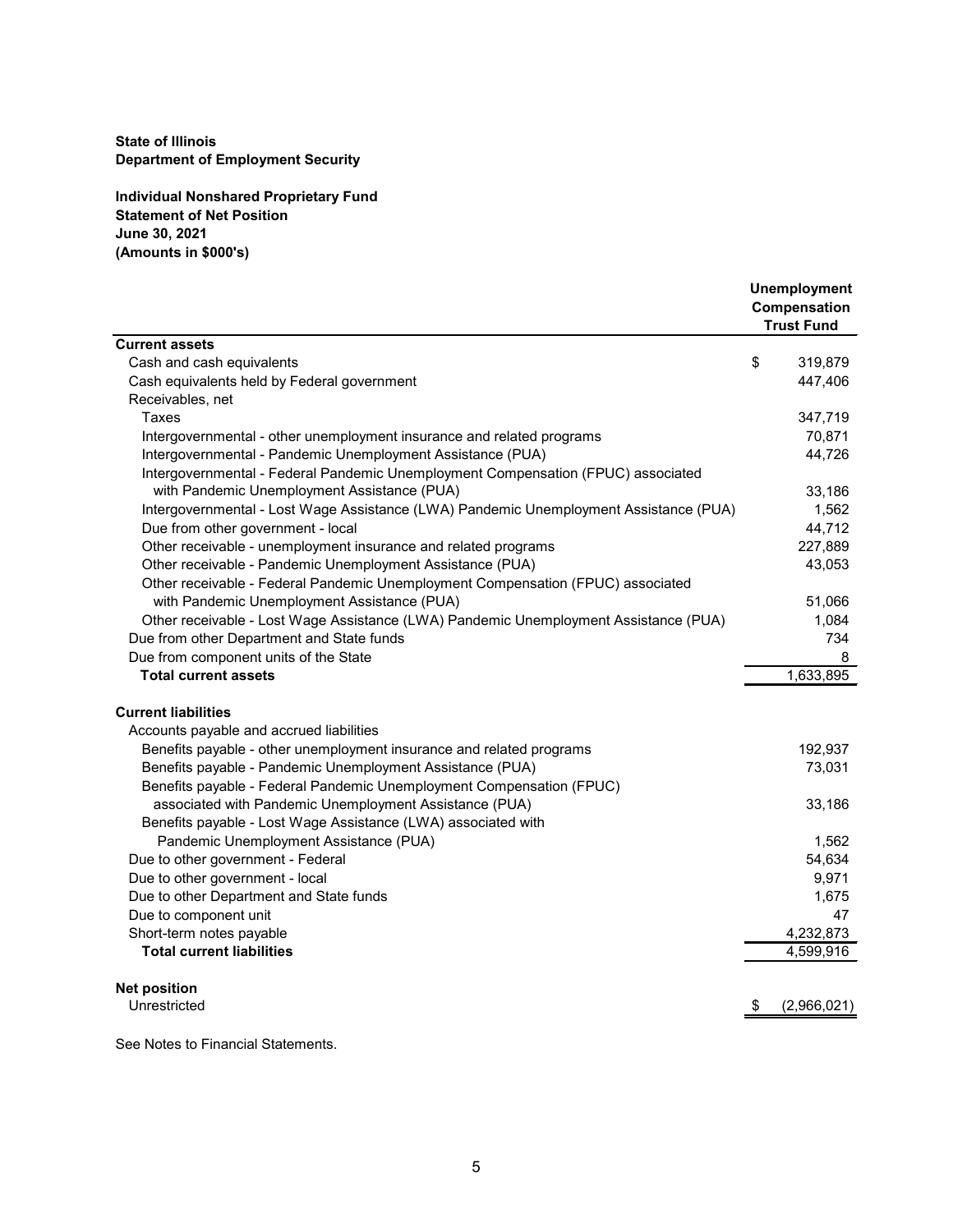**Individual Nonshared Proprietary Fund Statement of Revenues, Expenses, and Changes in Net Position Year Ended June 30, 2021 (Amounts in \$000's)**

|                                                                                                                      | <b>Unemployment</b><br>Compensation<br><b>Trust Fund</b> |
|----------------------------------------------------------------------------------------------------------------------|----------------------------------------------------------|
| <b>Operating revenues</b>                                                                                            |                                                          |
| Contributions - Unemployment taxes                                                                                   | \$<br>2,404,472                                          |
| Total operating revenues                                                                                             | 2,404,472                                                |
| <b>Operating expenses</b>                                                                                            |                                                          |
| Benefit payments and refunds - Unemployment insurance and related programs                                           | 16,196,243                                               |
| Benefit payments and refunds - Pandemic Unemployment Assistance (PUA)                                                | 3,644,801                                                |
| Benefit payments and refunds - Federal Pandemic Unemployment Compensation                                            |                                                          |
| (FPUC) associated with Pandemic Unemployment Assistance (PUA)                                                        | 3,812,283                                                |
| Benefit payments and refunds - Lost Wages Assistance associated with                                                 |                                                          |
| Pandemic Unemployment Assistance (PUA)                                                                               | 362,524                                                  |
| Total operating expenses                                                                                             | 24,015,851                                               |
| <b>Operating loss</b>                                                                                                | (21, 611, 379)                                           |
|                                                                                                                      |                                                          |
| <b>Nonoperating revenues</b>                                                                                         |                                                          |
| Interest and investment income                                                                                       | 3,047                                                    |
| Miscellaneous revenue                                                                                                | 178,113                                                  |
| Contributions - Other Unemployment insurance and related programs                                                    | 10,293,675                                               |
| Contributions - Pandemic Unemployment Assistance (PUA)                                                               | 3,687,854                                                |
| Contributions - Federal Pandemic Unemployment Compensation (FPUC)                                                    |                                                          |
| associated with Pandemic Unemployment Assistance (PUA)<br>Contributions - Lost Wage Assistance (LWA) associated with | 3,863,348                                                |
| Pandemic Unemployment Assistance (PUA)                                                                               | 363,608                                                  |
| Contributions - Lost Wage Assistance Overpayment Contingency                                                         | (53,068)                                                 |
| Total nonoperating revenues                                                                                          | 18,336,577                                               |
|                                                                                                                      |                                                          |
| <b>Loss before transfers</b>                                                                                         | (3,274,802)                                              |
|                                                                                                                      |                                                          |
| Transfers out                                                                                                        | (14,600)                                                 |
| Change in net position                                                                                               | (3,289,402)                                              |
| Net position, July 1, 2020                                                                                           | 323,381                                                  |
| Net position, June 30, 2021                                                                                          | (2,966,021)                                              |
|                                                                                                                      |                                                          |

See Notes to Financial Statements.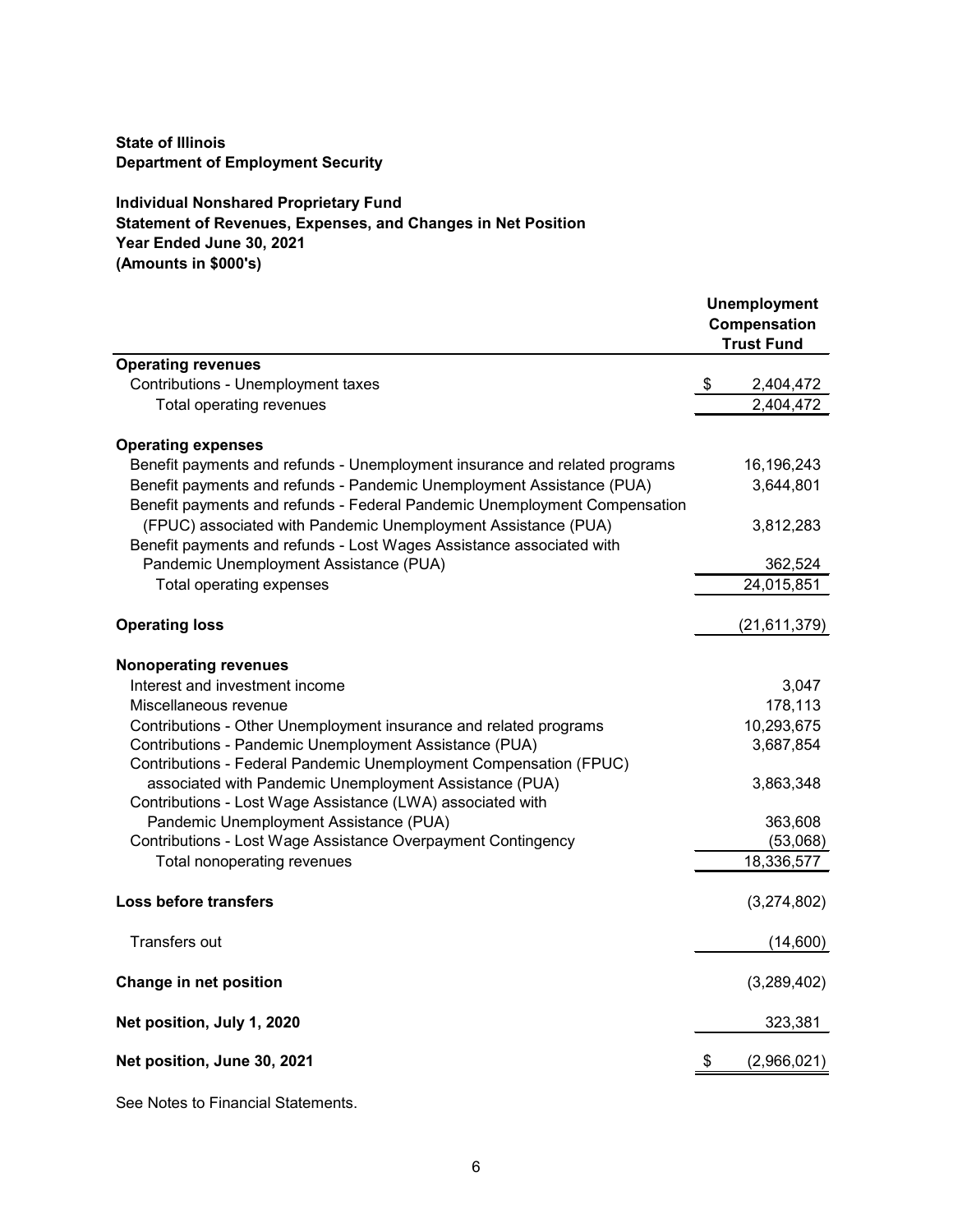**Individual Nonshared Proprietary Fund Statement of Cash Flows Year Ended June 30, 2021 (Amounts in \$000's)**

|                                                                                | <b>Unemployment</b><br>Compensation<br><b>Trust Fund</b> |
|--------------------------------------------------------------------------------|----------------------------------------------------------|
| Cash flows from operating activities                                           |                                                          |
| Contributions - Unemployment taxes received                                    | \$<br>1,439,211                                          |
| Unemployment benefits paid - Other unemployment insurance and related programs | (15,640,731)                                             |
| Unemployment benefits paid - Pandemic Unemployment Assistance (PUA)            | (3,643,128)                                              |
| Unemployment benefits paid - Federal Pandemic Unemployment Compensation (FPUC) |                                                          |
| associated with Pandemic Unemployment Assistance (PUA)                         | (3,830,162)                                              |
| Unemployment benefits paid - Lost Wage Assistance (LWA) associated with        |                                                          |
| Pandemic Unemployment Assistance (PUA)                                         | (362, 047)                                               |
| Net cash used by operating activities                                          | (22,036,857)                                             |
| Cash flows from noncapital financing activities                                |                                                          |
| Miscellaneous receipts - FUTA credit                                           | 178,113                                                  |
| Contributions - Other unemployment insurance and related programs              | 10,549,240                                               |
| Contributions - Pandemic Unemployment Assistance (PUA)                         | 3,643,128                                                |
| Contributions - Federal Pandemic Unemployment Compensation (FPUC)              |                                                          |
| associated with Pandemic Unemployment Assistance (PUA)                         | 3,830,162                                                |
| Contributions - Lost Wage Assistance (LWA) associated with                     |                                                          |
| Pandemic Unemployment Assistance (PUA)                                         | 362,047                                                  |
| Transfers out                                                                  | (16, 859)                                                |
| Short-term notes payable - Loan from Federal government                        | 3,995,934                                                |
| Net cash provided by noncapital financing activities                           | 22,541,765                                               |
| Cash flows from investing activity                                             |                                                          |
| Interest and investment income                                                 | 3,047                                                    |
| Net cash provided by investing activity                                        | 3,047                                                    |
| Net increase in cash and cash equivalents                                      | 507,955                                                  |
| Cash and cash equivalents, July 1, 2020                                        | 259,330                                                  |
| Cash and cash equivalents, June 30, 2021                                       | 767,285                                                  |

(Continued)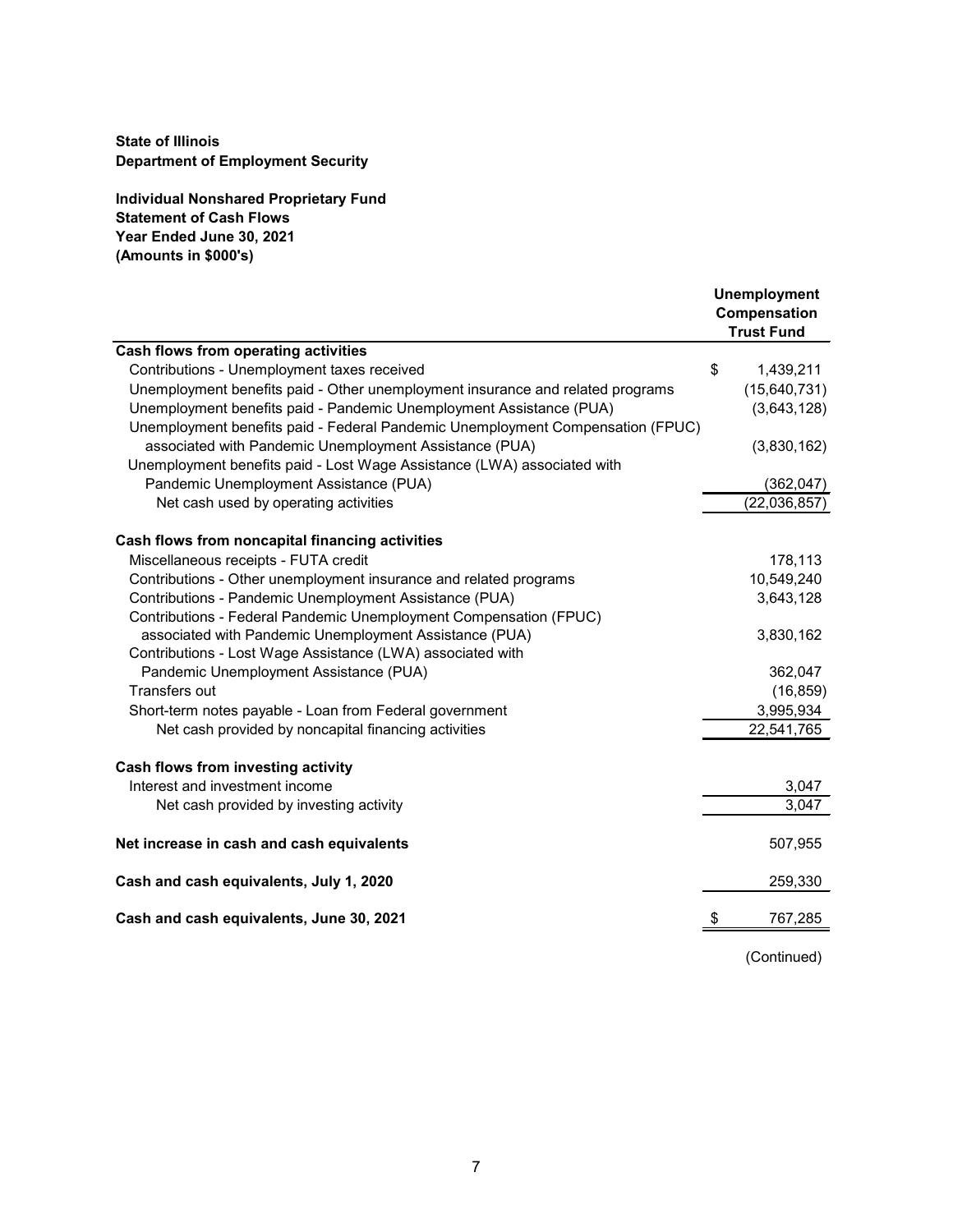**Individual Nonshared Proprietary Fund Statement of Cash Flows (Continued) Year Ended June 30, 2021 (Amounts in \$000's)**

|                                                                                         | <b>Unemployment</b><br>Compensation<br><b>Trust Fund</b> |
|-----------------------------------------------------------------------------------------|----------------------------------------------------------|
| Reconciliation of operating income to net cash provided by operating activities:        |                                                          |
| Operating loss                                                                          | \$<br>(21,611,379)                                       |
| Adjustments to reconcile operating income to net cash provided by operating activities: |                                                          |
| Provision for uncollectible                                                             | 9,237                                                    |
| Changes in assets and liabilities:                                                      |                                                          |
| Taxes and other receivables - Unemployment insurance and other programs                 | (176, 905)                                               |
| Taxes and other receivables - Pandemic Unemployment Assistance (PUA)                    | (43,053)                                                 |
| Taxes and other receivables - Federal Pandemic Unemployment Compensation (FPUC)         |                                                          |
| associated with Pandemic Unemployment Assistance (PUA)                                  | (51,066)                                                 |
| Taxes and other receivables - Lost Wage Assistance (LWA) associated with                |                                                          |
| Pandemic Unemployment Assistance (PUA)                                                  | (1,084)                                                  |
| Intergovernmental receivables - Other unemployment insurance and related programs       | (3,028)                                                  |
| Due from State funds                                                                    | 14,126                                                   |
| Due from component units                                                                | 435                                                      |
| Benefits payable - Other Unemployment Insurance and related programs                    | (135, 494)                                               |
| Benefits payable - Pandemic Unemployment Assistance (PUA)                               | 25,371                                                   |
| Benefits payable - Federal Pandemic Unemployment Compensation (FPUC)                    |                                                          |
| associated with Pandemic Unemployment Assistance (PUA)                                  | (68,084)                                                 |
| Benefits payable - Lost Wage Assistance (LWA) associated with                           |                                                          |
| Pandemic Unemployment Assistance (PUA)                                                  | 1,562                                                    |
| Intergovernmental payables                                                              | 1,920                                                    |
| Due to other component unit                                                             | 47                                                       |
| Other                                                                                   | 538                                                      |
| Net cash used by operating activities                                                   | \$<br>(22,036,857)                                       |

See Notes to Financial Statements.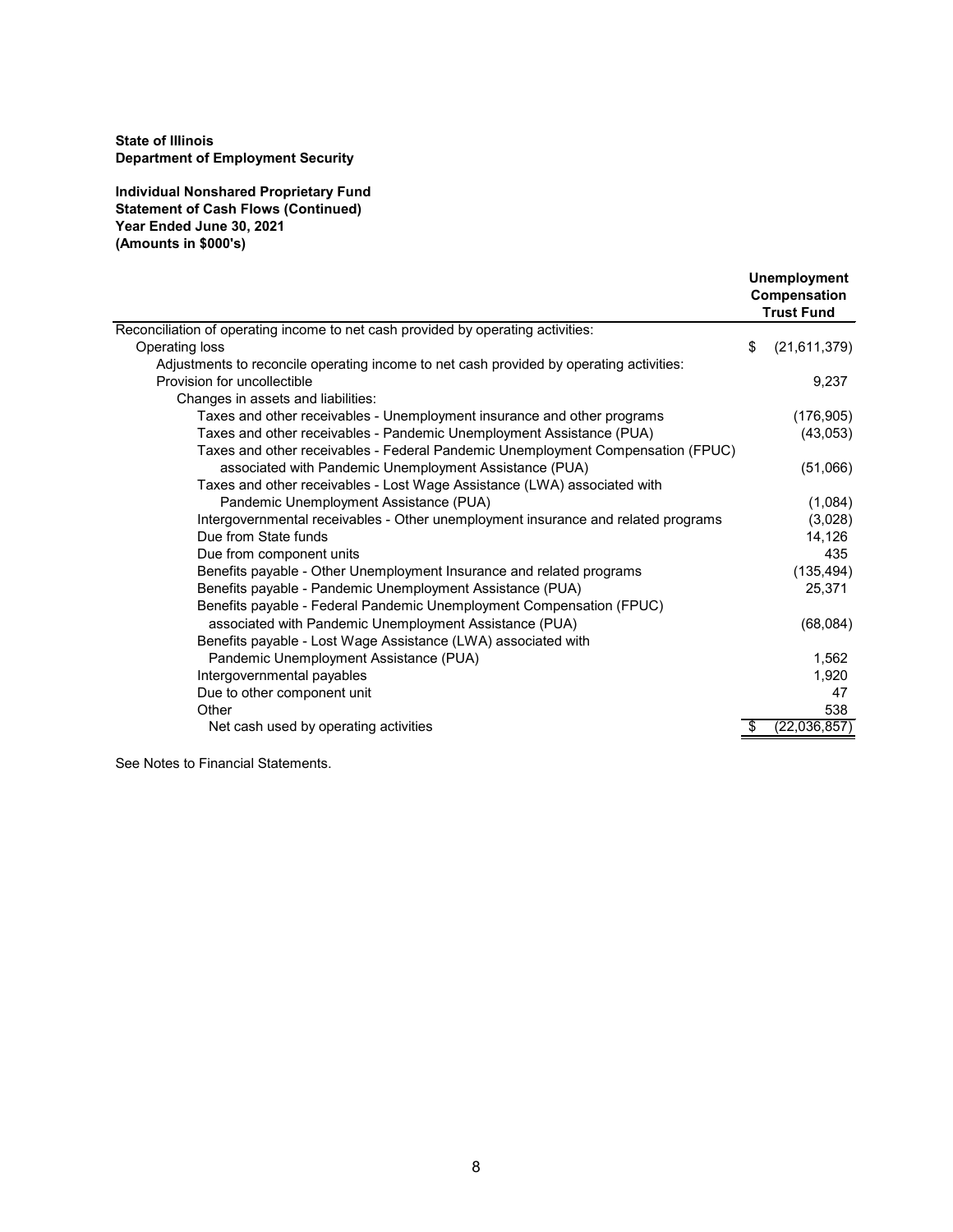**Unemployment Compensation Trust Fund Notes to Financial Statements June 30, 2021 (Amounts in \$000's)**

# **Note 1. Description of Funds**

The State of Illinois, Department of Employment Security (Department) administers the nonshared proprietary fund as described below. A nonshared fund is a fund in which a single State agency is responsible for administering substantially all financial transactions of the fund.

# Unemployment Compensation Trust Fund

The Unemployment Compensation Trust Fund (UCTF) accounts for assets held by the Department in a trustee capacity, for which the principal and income may be expended in the course of the fund's designated operations. The fund, a locally held fund, receives employer contributions and disburses money in the form of unemployment benefits paid to eligible claimants. This fund also receives Federal funding to pay eligible claimants for any federally mandated benefit programs. As a result of the Pandemic, a number of new Federally mandated benefit programs were added to the UCTF; most significantly, the Pandemic Unemployment Assistance (PUA) program and the Federal Pandemic Unemployment Compensation (FPUC) program. The PUA program provides up to 39 weeks of temporary unemployment benefits for individuals who have exhausted their entitlement to regular unemployment compensation (UC) as well as those who are not eligible for regular UC, individuals who are self-employed or have limited recent work history. The FPUC program provides a temporary emergency increase of \$600 per week in unemployment compensation benefits to eligible individuals.

The UCTF is not appropriated by the General Assembly and is intended to be self-supporting; however, increase unemployment as a result of the Pandemic has exhausted the UCTF and caused a borrowing situation with the Federal Government. Refer to Note 11 for more information.

# **Note 2. Summary of Significant Accounting Policies**

The financial statements of the individual nonshared proprietary fund have been prepared in accordance with accounting principles generally accepted in the United States of America (GAAP), as prescribed by the Governmental Accounting Standards Board (GASB). To facilitate understanding of the financial statements, significant accounting policies are summarized below.

# A. Reporting Entity

As defined by GAAP, the financial reporting entity consists of a primary government, as well as its component units, which are legally separate organizations for which the elected officials of the primary government are financially accountable.

The financial statements present only the nonshared proprietary fund administered by the Department and do not purport to, and do not, present fairly the financial position of the Department or the State of Illinois as of June 30, 2021 nor changes in its financial position or cash flows for the year then ended in conformity with GAAP.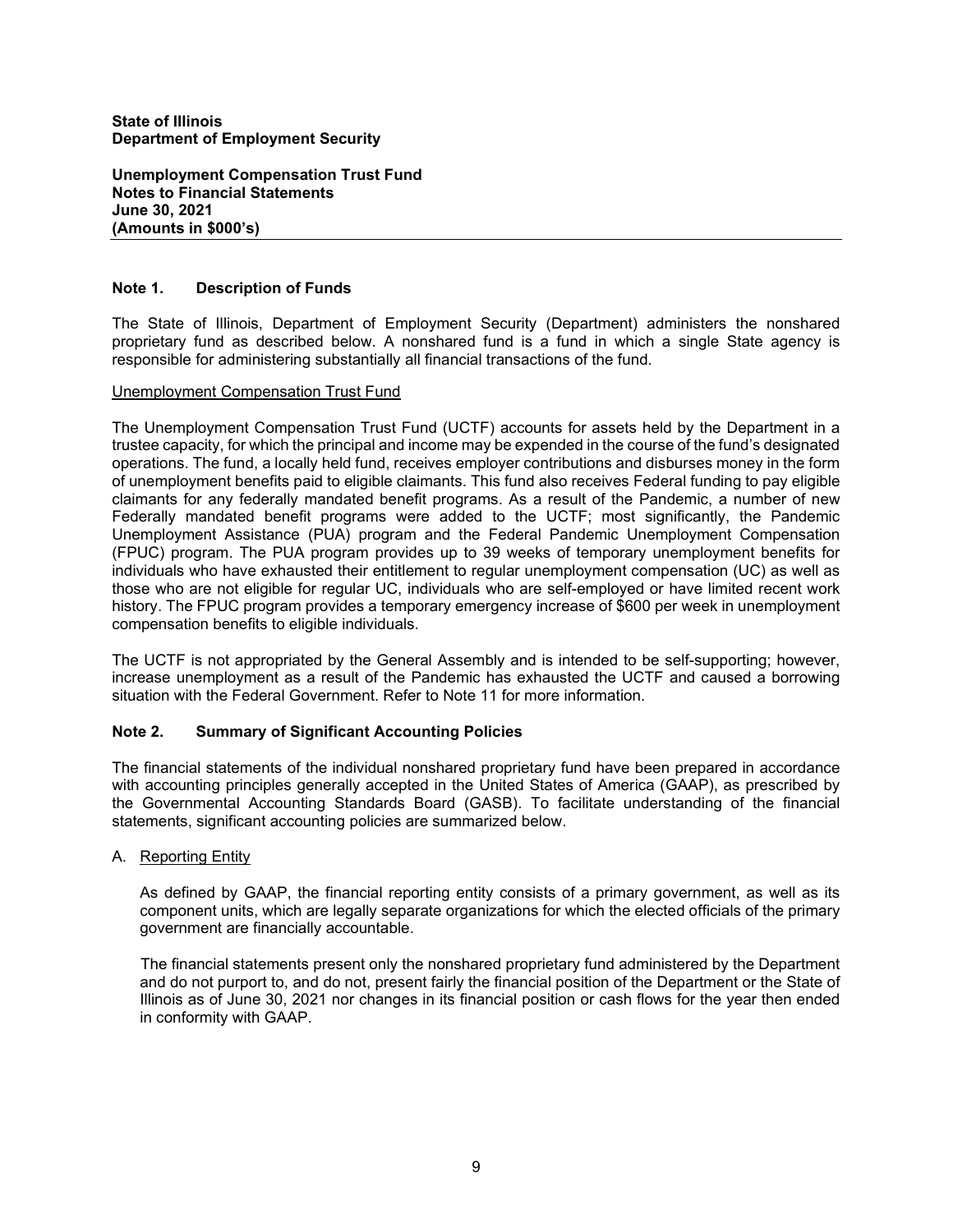**Unemployment Compensation Trust Fund Notes to Financial Statements June 30, 2021 (Amounts in \$000's)**

# **Note 2. Summary of Significant Accounting Policies (Continued)**

# B. Basis of Presentation

In government, the basic accounting and reporting entity is a fund. A fund is defined as an independent fiscal and accounting entity with a self-balancing set of accounts recording cash and/or other resources together with all related liabilities, obligations, deferred inflows/outflows, and equities, which are segregated for the purpose of carrying on specific activities or attaining certain objectives in accordance with special regulations, restrictions, or limitations. A statement of net position, statement of revenues, expenses, and changes in net position, and statement of cash flows have been presented for the nonshared proprietary fund administered by the Department.

The nonshared proprietary fund is an enterprise fund. Enterprise funds are used to report any activity for which a fee is charged to external users for goods and services. Activities are required to be reported as enterprise funds if any one of the following criteria is met when applied in the context of the activity's principal revenue sources: the activity is financed with debt that is secured solely by a pledge of net revenues from fees and charges of the activity; laws and regulations require that the activity's costs of providing service, including capital costs, be recovered with fees and charges, rather than taxes or similar revenues; or the pricing policy of the activity establishes fees and charges designed to recover its costs, including capital costs.

The Department administers the unemployment insurance program under various Federal and State statutes and regulations. The Unemployment Trust Fund (UTF) was established under Title IX of the Social Security Act to provide partial protection to workers against the loss of wages when they are out of work due to no fault of their own. To fund this program, the agency receives monies from employers to maintain the fund, which are then used to pay benefits to the unemployed workers who meet the eligibility requirements of the law.

These funds are held by the United States Treasury in an unemployment trust fund and are restricted to the payment of unemployment benefits. Unemployment benefits drawn from the fund are awarded to qualified former employees of covered Illinois employers. Employers are required to contribute to the unemployment trust fund based on employees' wages and their past experience level of causing unemployment. The overall rate used to determine contributions for the Illinois Unemployment Insurance Trust Fund is designed to recover the payment of unemployment benefits plus maintain a reasonable balance to protect the solvency of the fund if unemployment rates rise significantly. Historically in the State of Illinois, when the Unemployment Trust Fund has been in deficit status, representatives from the business and labor communities meet and reach agreement, through what is commonly referred to as the agreed bill process, on solutions to restore the Trust Fund to solvency through legislative change.

Operating revenues, collections of unemployment tax contributions from employers, result from exchange transactions associated with the principal activity of the fund. Exchange transactions are those in which each party receives and gives up essentially equal values. Nonoperating revenues, Federally mandated programs including programs as the result of COVID-19 and investment earnings, result from nonexchange transactions or ancillary activities.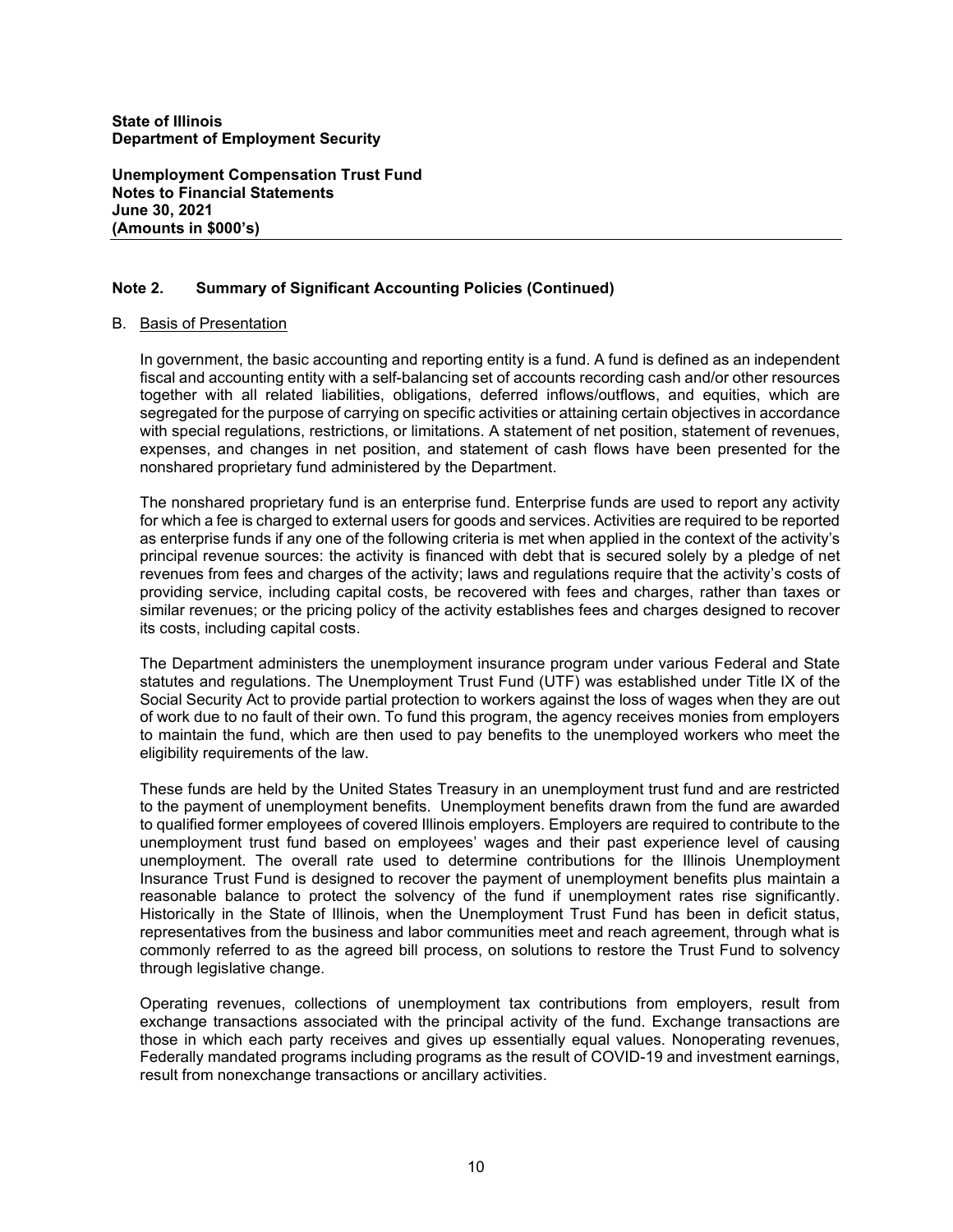**Unemployment Compensation Trust Fund Notes to Financial Statements June 30, 2021 (Amounts in \$000's)**

# **Note 2. Summary of Significant Accounting Policies (Continued)**

### C. Basis of Accounting

The nonshared proprietary fund is reported using the economic resources measurement focus and the accrual basis of accounting.

Revenues are recorded when earned and expenses are recorded at the time liabilities are incurred, regardless of when the related cash flow takes place. Nonexchange transactions, in which the Department gives (or receives) value without directly receiving (or giving) equal value in exchange, include Federal funding for federally mandated benefit programs. On an accrual basis, revenues from employer contributions are recognized in the fiscal year in which the underlying exchange transaction occurs. Revenues from grants, entitlements, and similar items are recognized in the fiscal year in which all eligibility requirements imposed by the provider have been met.

# D. Cash and Cash Equivalents

Cash and cash equivalents consist principally of cash in banks for locally held funds, U.S. government securities, and pooled investment funds held by other governmental agencies with original maturities of three months or less from the date of acquisition.

### E. Interfund Transactions

The nonshared proprietary fund has the following types of interfund transactions with other funds of the State:

### a) Reimbursements

Repayments from the funds responsible for particular expenditures or expenses to the fund that initially paid for them. Reimbursements are reported as expenditures in the reimbursing fund and as a reduction of expenditures in the reimbursed fund.

b) Transfers

Flows of assets (such as cash or goods) without equivalent flows of assets in return and without a requirement for repayment. Transfers are reported after nonoperating revenues and expenses.

### F. Non-Operating Contribution Revenues

Details of the reported balance of Federal government contributions and grants revenue is shown in the table which follows. The negative balances shown below are because the Programs have come to an end. Those Programs include the Emergency Unemployment Programs, Temporary Extended Unemployment Compensation, Federal Additional Compensation and Extended Benefits. These amounts have historically been reported net consisting of, total Federal receipts less the recouped cash receipts from Claimants. Under Federal Guidelines the recouped receipts are reported as an offset of Federal revenue receipts.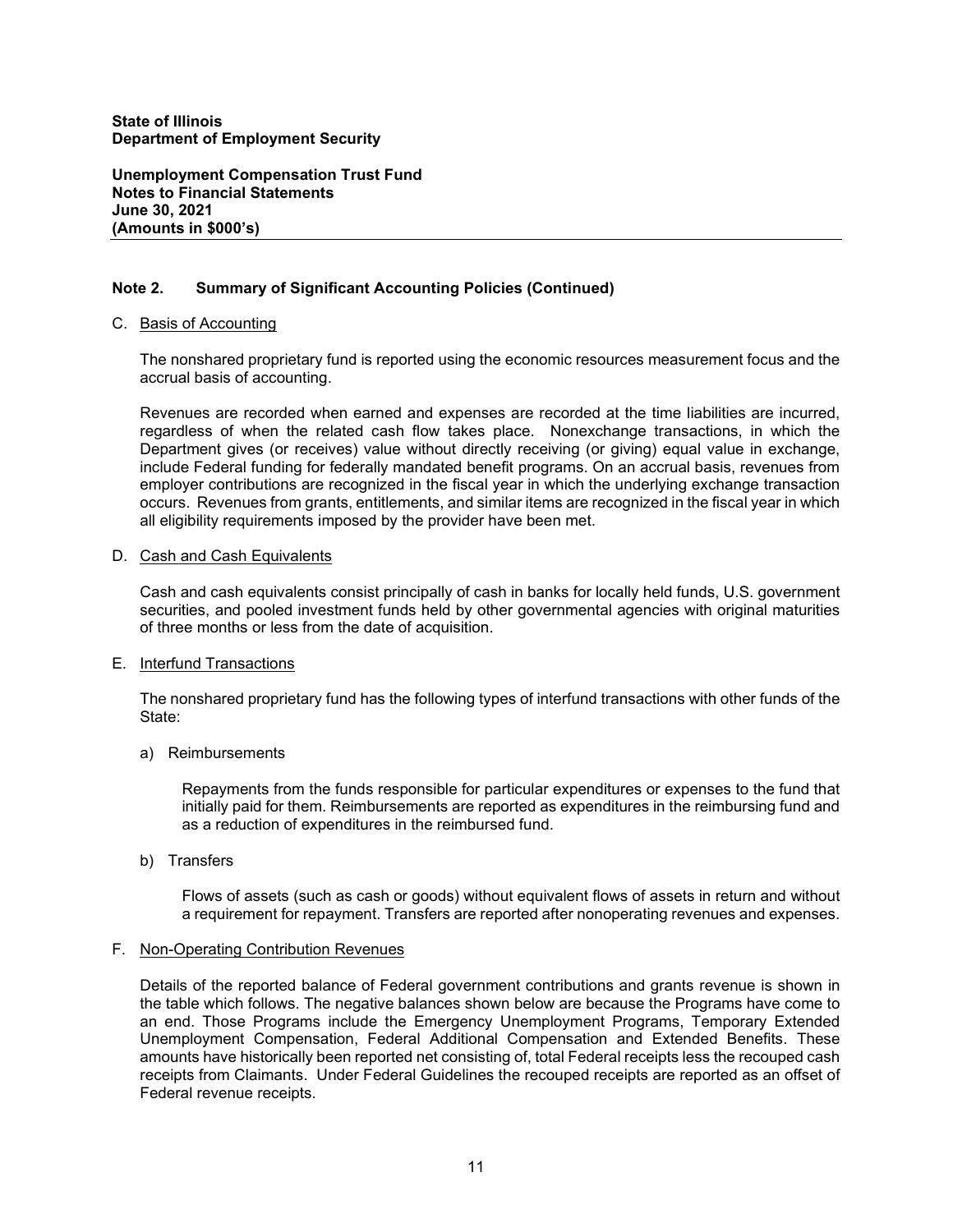**Unemployment Compensation Trust Fund Notes to Financial Statements June 30, 2021 (Amounts in \$000's)**

# **Note 2. Summary of Significant Accounting Policies (Continued)**

# F. Non-Operating Contribution Revenues (Continued)

| Program                                                                 | Revenue      |  |
|-------------------------------------------------------------------------|--------------|--|
|                                                                         | \$<br>22,375 |  |
| Unemployment Compensation for Federal Employees                         |              |  |
| Unemployment Compensation for ex-service members                        | 8,253        |  |
| <b>Temporary Extended Unemployment Compensation</b>                     | (60)         |  |
| Emergency Unemployment Compensation<br>2008<br>(General Revenue funded) | (3,229)      |  |
| Emergency Unemployment Compensation 2008 (FUTA<br>funded)               | (98)         |  |
| <b>Federal Additional Compensation</b>                                  | (5,613)      |  |
| <b>Extended Benefits</b>                                                | 538,261      |  |
| Emergency Unemployment Compensation 2008 (Non-<br>General Revenue)      | (683)        |  |
| <b>Federal Pandemic Unemployment Compensation</b>                       | 9,835,796    |  |
| Pandemic Emergency Unemployment Compensation                            | 3,111,820    |  |
| Pandemic Unemployment Assistance                                        | 3,616,722    |  |
| Lost Wage Assistance                                                    | 1,261,032    |  |
| Year-end Adjustment                                                     | (176, 151)   |  |
| Miscellaneous Revenue                                                   | 178,113      |  |
| Total                                                                   | \$18,386,538 |  |

### G. Net Position

Net Position for the Trust Fund is normally restricted for payment of unemployment benefits in accordance with the Unemployment Insurance Act. However, due to the balance being a deficit, it is reflected as unrestricted in accordance with the applicable standards.

## H. Use of Estimates

The preparation of financial statements in conformity with GAAP requires management to make estimates and assumptions that affect the reported amounts of assets and liabilities at the date of the financial statements, the disclosure of contingent assets and liabilities at the date of the financial statements, and the reported amounts of revenues and expenses during the reporting period. Actual results could differ from those estimates.

### **Note 3. Deposits and Investments**

At June 30, 2021, cash and cash equivalents for the UTF for a locally held fund had a carrying amount in the accompanying financial statements of \$319,879 and a bank balance of \$324,036.

Custodial credit risk relating to deposits is the risk that in the event of a bank failure, the Department's deposits may not be returned to it. As of June 30, 2021, the Department's deposits held outside the State Treasury were adequately collateralized and therefore not exposed to custodial credit risk.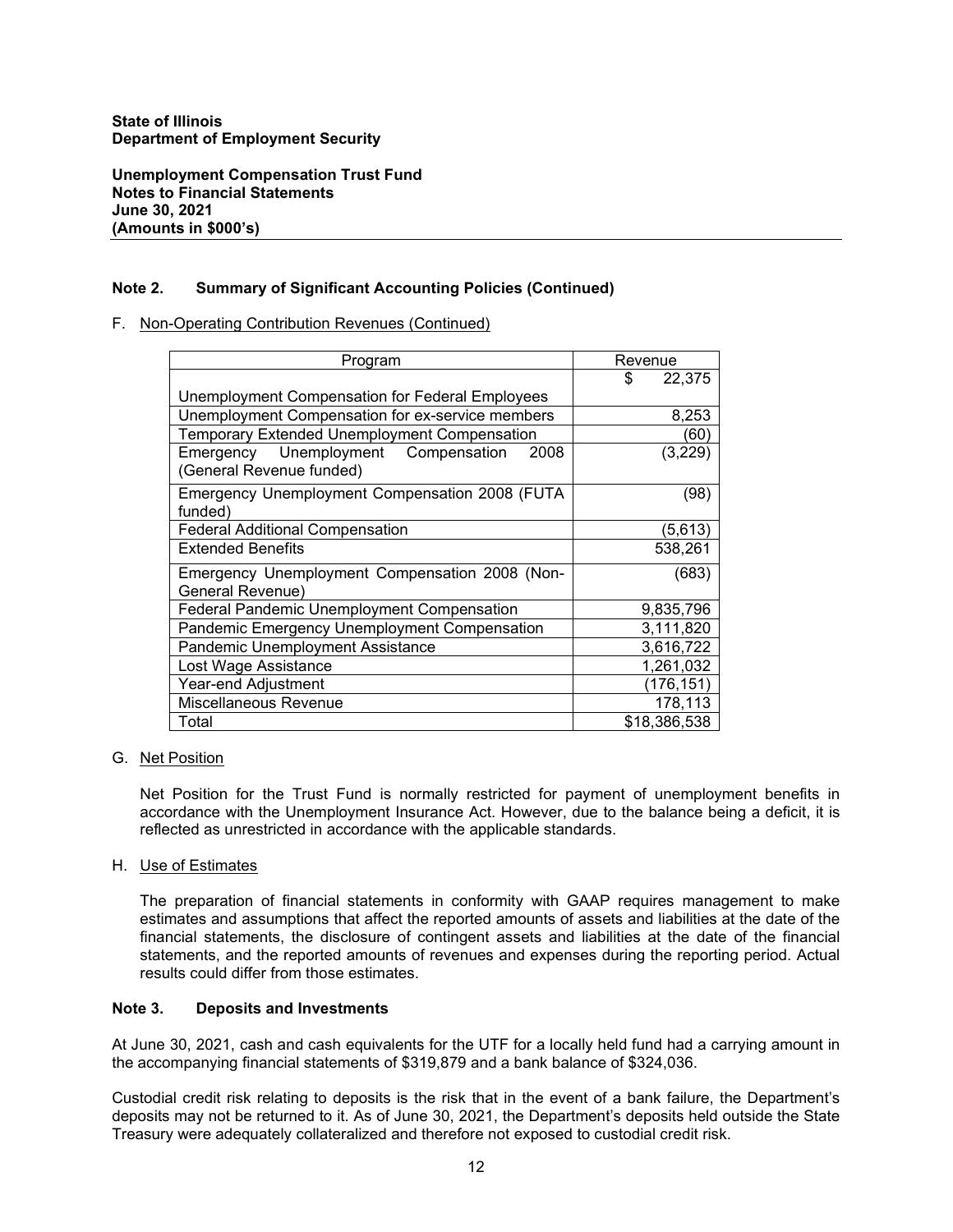**Unemployment Compensation Trust Fund Notes to Financial Statements June 30, 2021 (Amounts in \$000's)**

# **Note 3. Deposits and Investments (Continued)**

Credit risk exists when there is a possibility that the issuer or other counterparty to an investment may be unable to fulfill its obligations. The Department does not have a formal policy limiting credit risk.

Investments held by the Federal government totaled \$447,406 as of June 30, 2021 and represents an external investment pool in which the Department's funds are pooled along with other participating States' funds. This pool is valued at amortized cost. It is not rated regarding credit risk.

Custodial credit risk is the risk that in the event of custodian failure, investment principal may not be returned. At June 30, 2021, the Department did not have any investments subject to this risk.

Interest rate risk exists when there is a possibility that changes in interest rates could adversely affect an investment's value. The Department does not have a formal policy that limits investment maturities as a means of managing its exposure to fair value losses arising from increasing interest rates. The Department does not have any debt securities that are subject to interest rate risk.

# **Note 4. Taxes Receivable**

Taxes receivable represent unemployment taxes, known as contributions, owed by private and nongovernmental employers. The allowance for uncollectible taxes has been based on historical collection experience which, per statute, is typically on a 4-year collection cycle.

Balances as of June 30, 2021, are as follows:

| Unemployment taxes                          | \$577,115  |
|---------------------------------------------|------------|
| Interest and penalties receivables on taxes | 155,563    |
|                                             |            |
| Total taxes receivable                      | 732.678    |
| Less allowance for uncollectible taxes      | (384, 959) |
|                                             |            |
| Taxes receivable, net                       | \$347,719  |
|                                             |            |

### **Note 5. Intergovernmental Receivables**

Intergovernmental receivables represent reimbursements due from other State and local governments for unemployment benefits paid to those governments' ex-employees and receivables due from the Federal government for regular Unemployment Compensation, Pandemic Unemployment Assistance (PUA) and Federal Pandemic Unemployment Compensation (FPUC) associated with PUA. The \$150,345 due from the Federal government consists of \$70,871 for regular Unemployment Compensation, \$44,726 for PUA, \$33,186 for FPUC associated with PUA and \$1,562 for LWA associated to PUA at June 30, 2021.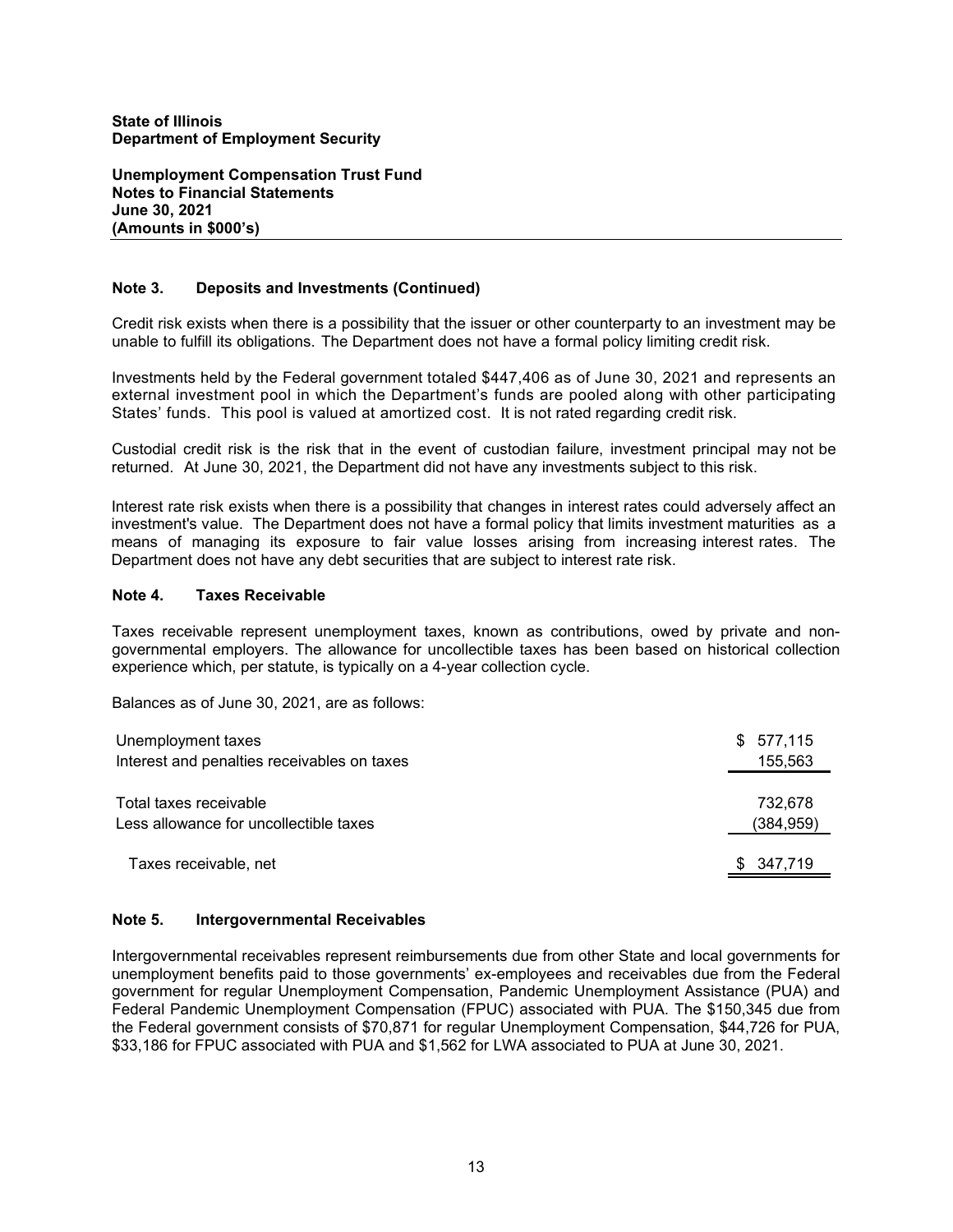**Unemployment Compensation Trust Fund Notes to Financial Statements June 30, 2021 (Amounts in \$000's)** 

### **Note 6. Other Receivables**

Other receivables represent amounts due from claimants who received benefits that exceeded their allowable amounts. The allowance for uncollectible accounts has been based on historical collection experience which, per statute, is typically on a 5-year collection cycle.

Balances as of June 30, 2021 are as follows:

| Other receivables<br>Less allowance for uncollectible receivables |     | \$3,814,519<br>(3,491,427) |  |
|-------------------------------------------------------------------|-----|----------------------------|--|
| Other receivable, net                                             | \$. | 323.092                    |  |

# **Note 7. Interfund Balances and Activities**

### (a) Balances Due to and from Other Funds

The following balances at June 30, 2021 represent amounts due from and due to other Department and State of Illinois funds.

| Description/Purpose                                                                                                        | Due From<br>Other Funds |    | Due to<br><b>Other Funds</b> |  |
|----------------------------------------------------------------------------------------------------------------------------|-------------------------|----|------------------------------|--|
| Due from General Revenue Fund for reimbursement<br>of unemployment benefits paid                                           | \$<br>734               | \$ |                              |  |
| Due to Department of Transportation for<br>reimbursement of unemployment benefits to<br>former employees of the Department |                         |    | 538                          |  |
| Due to Operating Fund for discretionary transfers<br>of penalties and interests                                            |                         |    | 1,133                        |  |
| Due to Operating Fund for discretionary transfers<br>of nonsufficient funds (NSF) fees                                     |                         |    | 4                            |  |
| Totals                                                                                                                     | 734                     | \$ | 1,675                        |  |

Due from component units of the State of Illinois balance at June 30, 2021 of \$8 represents reimbursement of unemployment benefits paid to employees of State universities.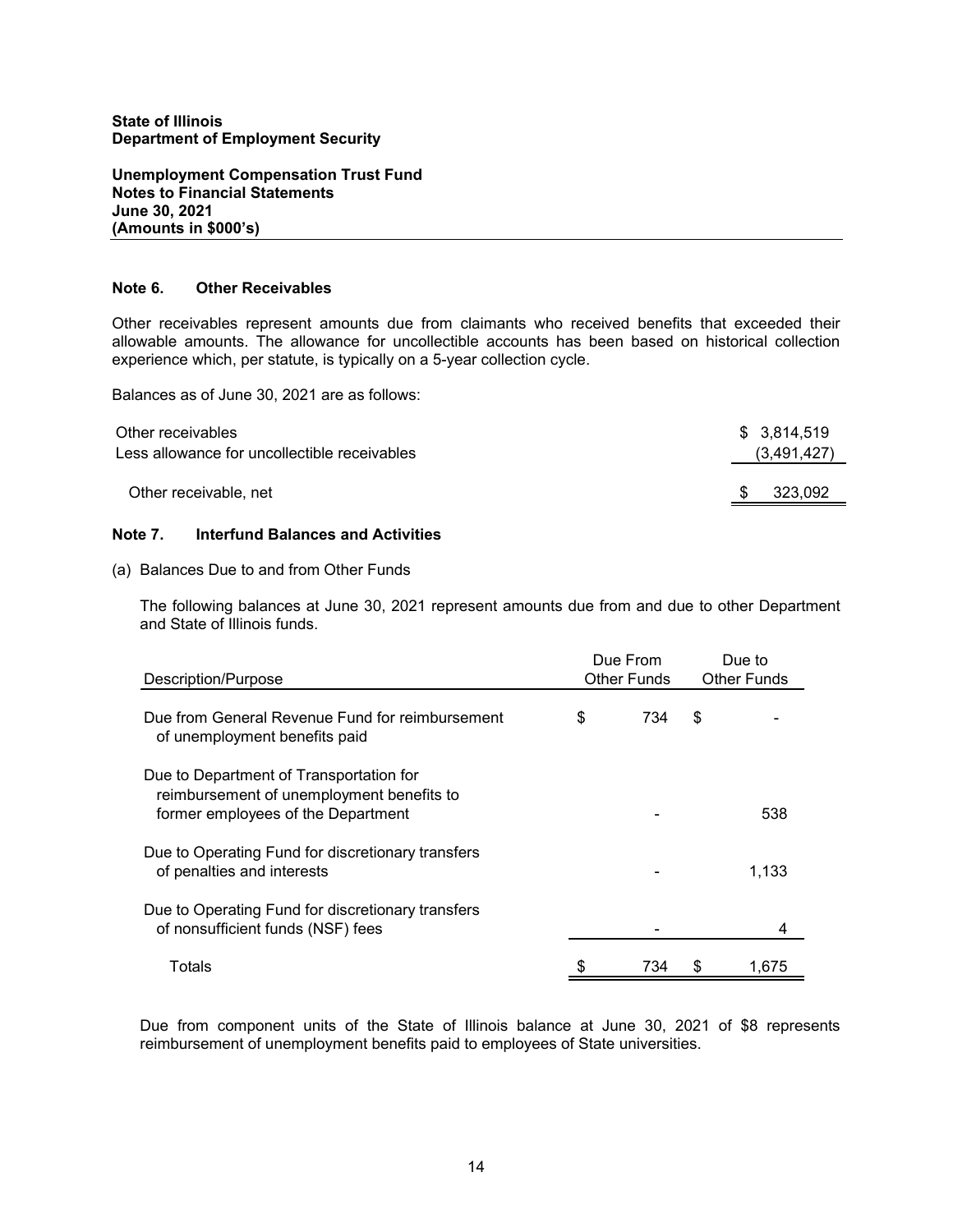**Unemployment Compensation Trust Fund Notes to Financial Statements June 30, 2021 (Amounts in \$000's)**

# **Note 7. Interfund Balances and Activities (Continued)**

# (b) Transfers

Interfund transfers out to other Department funds for the year ended June 30, 2021, were as follows:

| Description/Purpose                                                            | Transfer Out<br>to Other Fund |        |
|--------------------------------------------------------------------------------|-------------------------------|--------|
| Discretionary transfers of penalties and interests to<br><b>Operating Fund</b> | \$                            | 16     |
| Discretionary transfers of NSF fees to Operating Fund                          |                               | 14,584 |
| Total                                                                          |                               | 14,600 |

# **Note 8. Intergovernmental Payables**

Intergovernmental payables of \$9,971 represent interstate combined wage claim benefits payable.

### **Note 9. Contingencies**

The Department is involved in various claims and legal actions arising in the ordinary course of business. It is the opinion of management that the ultimate disposition of these matters as part of the ordinary course of business will not have a material effecton the UCTF financial statements.

The Department recognizes there are inherent risks within any unemployment insurance program. Overpayments exist within any unemployment program resulting from the implementation process, administration process, claimant miscommunications or misunderstandings, and due process which allows for employers and claimants to appeal department decisions. There is also an inherent risk of fraud. Unlike in Regular UI, the PUA program does not provide for a database of earnings and wages to support the program, and consequently, there are unique and pervasive opportunities for fraud within PUA.

Overpayments associated with ID Theft and traditional fraud within the PUA program was unprecedented and resulted in fraudsters using highly sophisticated techniques to take advantage of the current economic condition created by the COVID-19 pandemic. ID Theft overpayments associated with the PUA program was \$1,836,108 for FY 2021. Traditional Fraud overpayments associated with the PUA program was \$21,904. The Department reports these amounts as contingencies and classifies the probability of loss as remote as the Federal government has not required repayment of overpayments stemming from identity theft and fraud.

Overpayments associated with the Loss Wage Assistance (LWA) program funded by FEMA requires the repayment of LWA overpayments unless recovery of the overpayment has been waived. At present, the Department has not completed the process to waive the recovery of LWA overpayments and recognizes the \$53,068 in LWA overpayments as a contingent liability with a probability of loss as probable. Once the Department completes the process to waive the recovery of LWA overpayments, this contingent liability will most likely be reduced.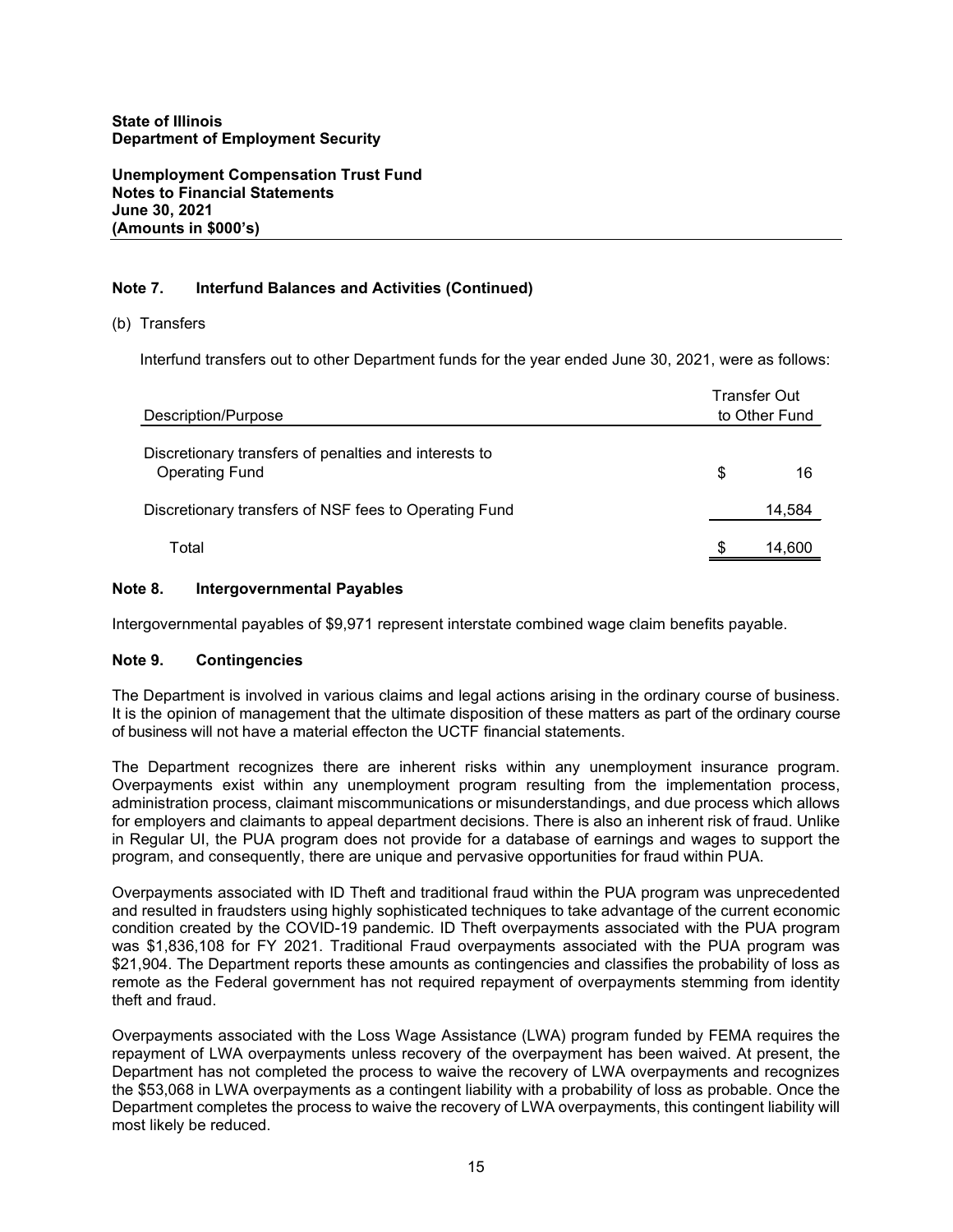**Unemployment Compensation Trust Fund Notes to Financial Statements June 30, 2021 (Amounts in \$000's)**

# **Note 10. COVID/PUA/Overpayment**

On March 11, 2020, the World Health Organization declared the coronavirus outbreak a pandemic. Actions taken around the world to help mitigate the spread of the coronavirus include restrictions on travel, quarantine in certain areas and forced closures for certain types of public places and businesses. The coronavirus and actions taken to mitigate the spread have had, and are expected to continue to have, an adverse impact on the economies and financial markets of many countries, including the geographical area in which the Department operates.

In response to the pandemic, on March 27, 2020, President Trump signed into law the CARES Act (P.L. 116-136) which includes the Relief for Workers Affected by Coronavirus Act set out in Title II, Subtitle A. The CARES Act created new temporary programs to mitigate the economic effects of the pandemic. These new programs included but are not limited to:

- 1) Pandemic Unemployment Assistance (PUA): PUA provided up to 39 weeks of unemployment benefits to individuals who exhausted their entitlement to regular unemployment compensation (UC) as well as coverage for individuals who were not eligible for regular UC such as individuals who are self-employed or who have limited recent work history.
- 2) Federal Pandemic Unemployment Compensation (FPUC): FPUC provided an emergency increase in unemployment compensation (UC). This program provided an additional \$600 per week to weekly benefits for eligible individuals until July 31, 2020.
- 3) Pandemic Emergency Unemployment Compensation (PEUC): PEUC provided up to 13 weeks of additional unemployment compensation (UC) to individuals who exhausted their regular unemployment benefits.

On August 8, 2020, President Trump issued a memorandum to make available other needs assistance for lost wage in accordance with Section 408(e)(2) of the Stafford Act. This memorandum created the Loss Wage Assistance (LWA) program. LWA was administered by states and territories through a grant agreement with FEMA. Once the grant was awarded by FEMA, states were eligible to pay out an additional \$300 per week in benefits. This \$300 was intended to help claimants who lost the \$600 of additional benefits when the first iteration of FPUC expired on July 31, 2020.

On December 27, 2020, President Trump signed into law the Continued Assistance to Unemployment Workers Act of 2020 (Division N, Title II, Subtitle A of PL 116-260) (CAA) which amended the CARES Act to extend PUA and PEUC through March 14, 2021. The CAA also reinstated FPUC, from December 27, 2020, through March 14, 2021, but at \$300 per week for eligible individuals.

On March 11, 2021, President Biden signed the American Rescue Plan Act of 2021 (ARPA) into law. This Act amends certain provisions of the Emergency Unemployment Insurance Stabilization and Access Act (EUISAA) and the CARES Act, as amended, extending with some modification the expiration date of March 14, 2021, to September 6, 2021. The following is a summary of amendments to the major programs: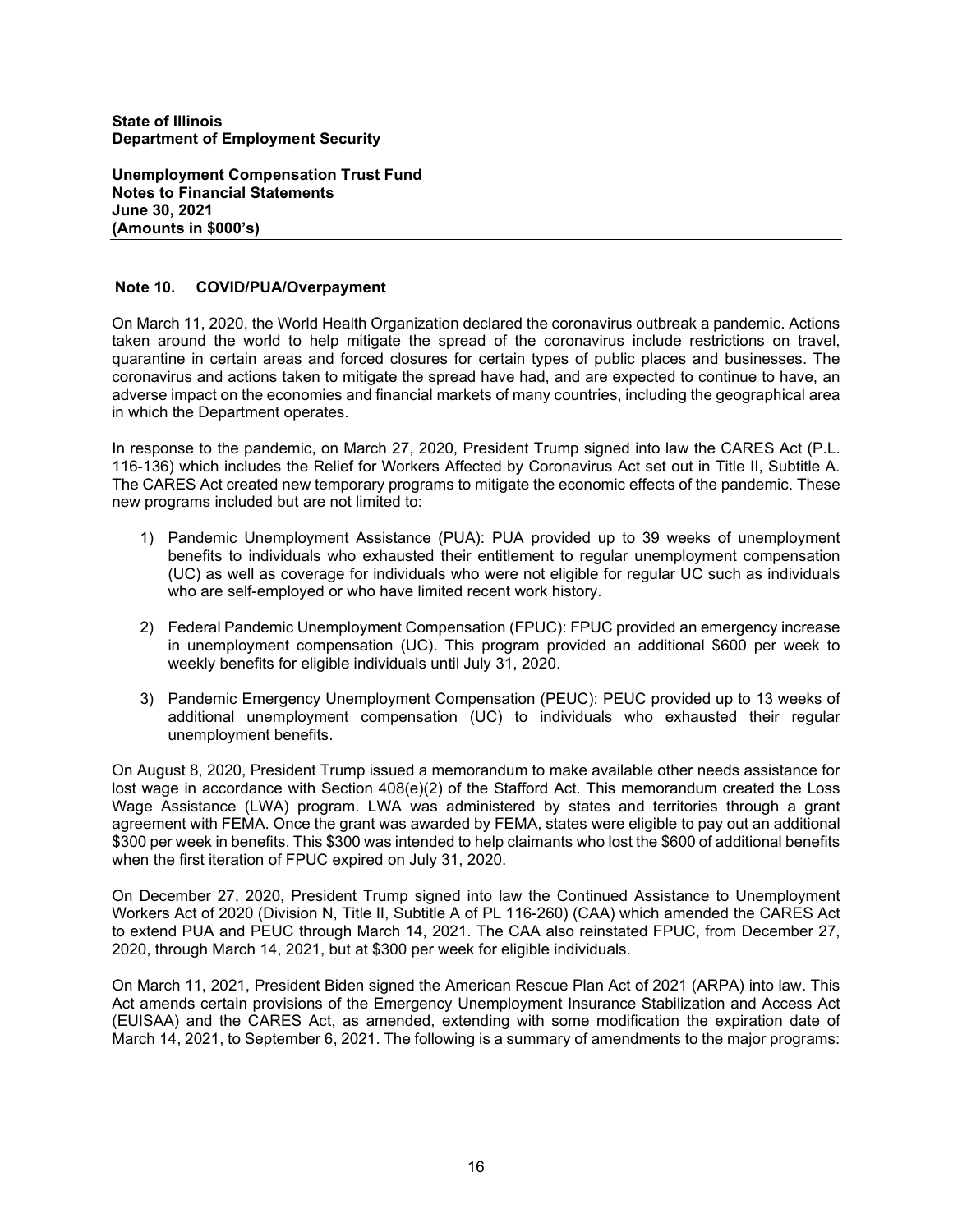**Unemployment Compensation Trust Fund Notes to Financial Statements June 30, 2021 (Amounts in \$000's)**

# **Note 10. COVID/PUA/Overpayment (Continued)**

- 1) PUA was extended, without interruption, to weeks of unemployment ending on or before September 6, 2021. The maximum number of weeks of PUA benefits were increased to 79 weeks.
- 2) The FPUC program was extended, at \$300 per week for eligible individuals, to weeks of unemployment ending on or before September 6, 2021.
- 3) Period end applicability for the PEUC program was extended, without interruption, to weeks of unemployment ending on or before September 6, 2021.

Under normal circumstances, individuals who are self-employed or have limited recent work history are ineligible to collect unemployment benefits. As a result of the CARES Act, the CAA, and ARPA, the Department had to implement and maintain a new system for the PUA program. This system initially went online May 14, 2020.

For SFY 2020, the Department paid PUA benefits and FPUC benefits of \$378,520 and \$732,547, respectively. For SFY 2021, the Department paid out PUA benefits and FPUC benefits of \$3,643,128 and \$3,830,162, respectively. As of June 30, 2021, the Department recorded a liability for PUA related benefit claims that were owed but not paid of \$107,779.

The Department recognizes there are inherent risks within any unemployment insurance program. Overpayments exist within any unemployment program resulting from the administrating department's implementation process, claimant miscommunication or misunderstanding, and the due process that allows for employers and claimants to appeal decisions. There is also an inherent risk of fraud. Unlike in regular UI, the PUA program does not provide for a database of earnings and wages to support the program, and consequently, there are unique and pervasive opportunities for fraud within PUA.

Other Net Receivables represents the amount of overpayments the department estimates it will collect. Other Net Receivables for PUA and FPUC associated with PUA were \$43,053 and \$51,066, respectively. PUA and FPUC associated with PUA includes amounts for SFY 2020 and SFY 2021 due to Due Process and claimant's right to appeal the Department's decision.

As described in Note 9, the Department reports a contingent liability of \$1,836,108 for PUA ID Theft overpayments and \$21,904 for PUA Traditional Fraud overpayments for SFY 2021 as the Federal government has not required repayment of overpayments stemming from identity theft and fraud.

## **Note 11. Title XII Federal Loan**

The Unemployment Insurance Trust Fund (UTF) entered a deficit position on June 23, 2020 as a direct result of the labor market disruption arising from the COVID-19 pandemic that began in March 2020. Therefore, and pursuant to the provisions of Title XII of the Social Security Act, as amended by the Emergency Unemployment Insurance Stabilization and Access Act of 2020, the Department initiated borrowing from the federal government to fulfill its mandate to pay benefits as required by law. Interest on these federal advances is due and payable to the federal government on September 30 of each year and may not be paid from the UTF. The interest rate for a given calendar year equals the earnings yield on the UTF for the quarter ending December 31 of the previous calendar year.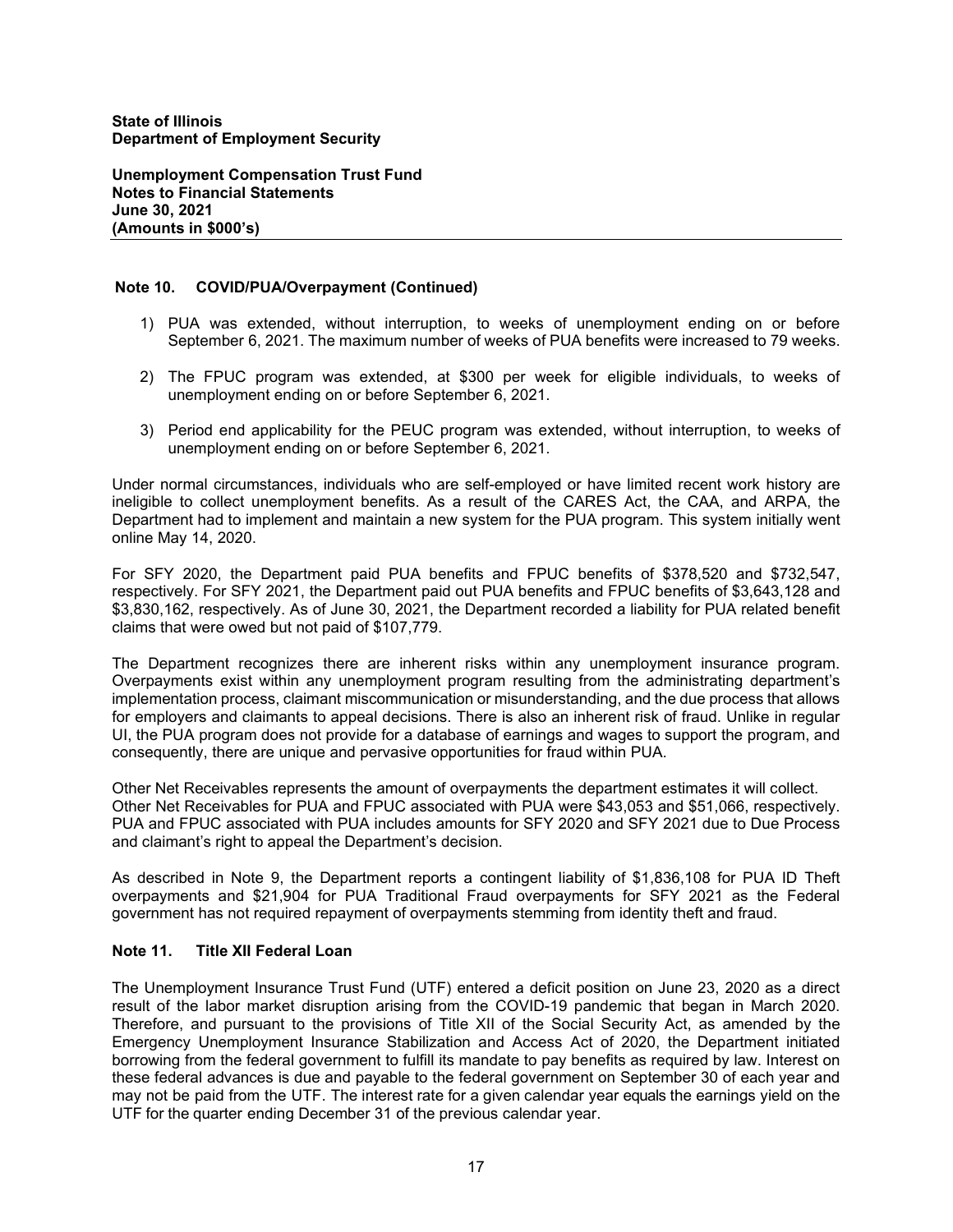**Unemployment Compensation Trust Fund Notes to Financial Statements June 30, 2021 (Amounts in \$000's)**

# **Note 11. Title XII Federal Loan (Continued)**

As of June 30, 2021, the Trust Fund had incurred \$4,232,873 in Title XII Loan Advances accruing interest at a rate of 2.7777% per annum. However, under the amended Emergency Unemployment Insurance Stabilization and Access Act of 2020, these loans are interest free through September 6, 2021, with interest accruing beginning on September 7, 2021. The Department will incur interest from September 7, 2021 through September 30, 2021 in the amount of \$6,384,286 and will make the interest payment due September 30, 2021 through the Unemployment Compensation Special Administration Fund.

# **Note 12. Net Position Deficit**

The Unemployment Trust Fund reported a \$3.29 billion decrease in its net trust fund balance during fiscal year 2021, as a direct result of labor market disruption the State of Illinois experienced during the COVID-19 pandemic which began in March of 2020. As of June 30, 2021, the UTF net trust fund deficit balance was \$2.97 billion.

Under current federal requirements, if a state has outstanding Title XII federal loan balances (see Note 11) at the beginning of two consecutive calendar years, and does not repay all outstanding federal Title XII advances by November 10th of the year in which the second January 1st occurs, employers are subject to a reduction of the Federal Unemployment Tax Act (FUTA) credit; revenues attributable to the credit reduction are applied toward the advances, until the advances are repaid.

The Department is working with the legislature and stakeholders from business and labor, through the established agreed bill process, on a possible alternative to addressing the UTF deficit through FUTA credit reductions. Through this process, the Department is providing impact analyses and technical guidance, along with reviewing that any changes to state law to address UTF solvency, conform with federal requirements.

# **Note 13. Subsequent Events**

On March 25, 2022, Governor Pritzker signed into law Public Act 102-0696, which among other acts, appropriated the sum of \$2,700,000 from the State Coronavirus Urgent Remediation Emergency Fund to the Department of Employment Security for payment to the Illinois State account in the federal Unemployment Insurance Trust Fund for partial repayment of Title XII advances, including prior year costs. The Department applied those funds, in the entirety, to the outstanding Title XII loan balance of \$4,512,645 resulting in a remaining loan balance of \$1,812,645 as of March 29, 2022.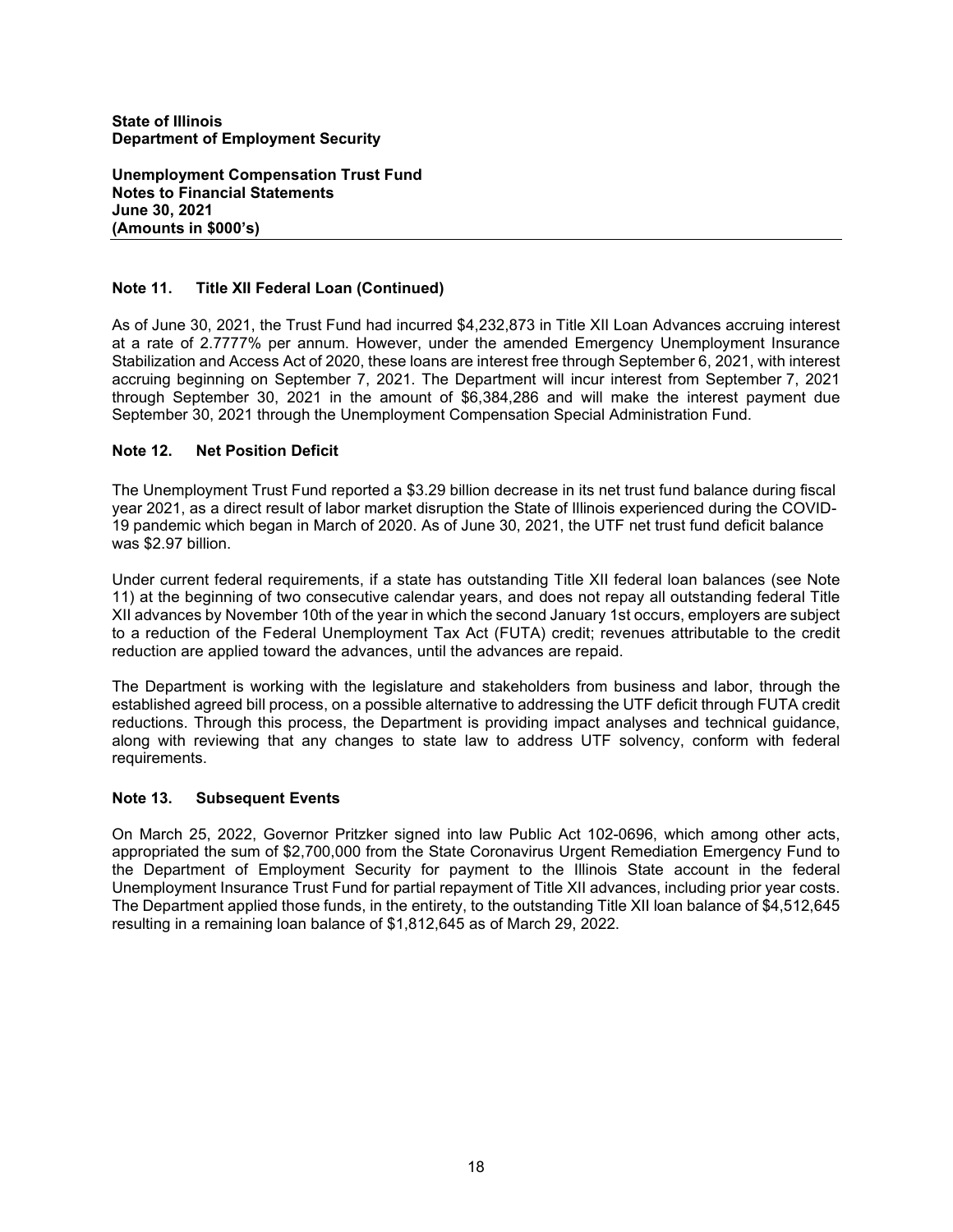

**RSM US LLP** 

## **Independent Auditor's Report on Internal Control Over Financial Reporting and on Compliance and Other Matters Based on an Audit of Financial Statements Performed in Accordance with** *Government Auditing Standards*

Honorable Frank J. Mautino Auditor General State of Illinois

As Special Assistant Auditors for the Auditor General, we were engaged to audit, in accordance with the auditing standards generally accepted in the United States of America and the standards applicable to financial audits contained in *Government Auditing Standards* issued by the Comptroller General of the United States, the financial statements of the Unemployment Compensation Trust Fund (Trust Fund), an individual nonshared proprietary fund of the State of Illinois, Department of Employment Security (Department), as of and for the year ended June 30, 2021, and the related notes to the financial statements, which collectively comprise the Trust Fund's basic financial statements, and have issued our report thereon dated June 3, 2022. Our report disclaims an opinion on such financial statements due to material weaknesses in internal control over one of the benefit payment systems, for which we were unable to obtain sufficient appropriate audit evidence over related amounts.

### **Internal Control Over Financial Reporting**

In connection with our engagement to audit of the financial statements, we considered the Department's internal control over financial reporting (internal control) as a basis for designing audit procedures that are appropriate in the circumstances for the purpose of expressing our opinion on the financial statements, but not for the purpose of expressing an opinion on the effectiveness of the Department's internal control. Accordingly, we do not express an opinion on the effectiveness of the Department's internal control.

A *deficiency in internal control* exists when the design or operation of a control does not allow management or employees, in the normal course of performing their assigned functions, to prevent, or detect and correct, misstatements on a timely basis. A *material weakness* is a deficiency, or a combination of deficiencies, in internal control, such that there is a reasonable possibility that a material misstatement of the entity's financial statements will not be prevented, or detected and corrected, on a timely basis. A *significant deficiency* is a deficiency, or a combination of deficiencies, in internal control that is less severe than a material weakness, yet important enough to merit attention by those charged with governance.

Our consideration of internal control was for the limited purpose described in the first paragraph of this section and was not designed to identify all deficiencies in internal control that might be material weaknesses or significant deficiencies and, therefore, material weaknesses or significant deficiencies may exist that have not been identified. We did identify certain deficiencies in internal control, described in the accompanying Schedule of Findings as items 2021-001 through 2021-003 that we consider to be material weaknesses.

THE POWER OF BEING UNDERSTOOD AUDIT | TAX | CONSULTING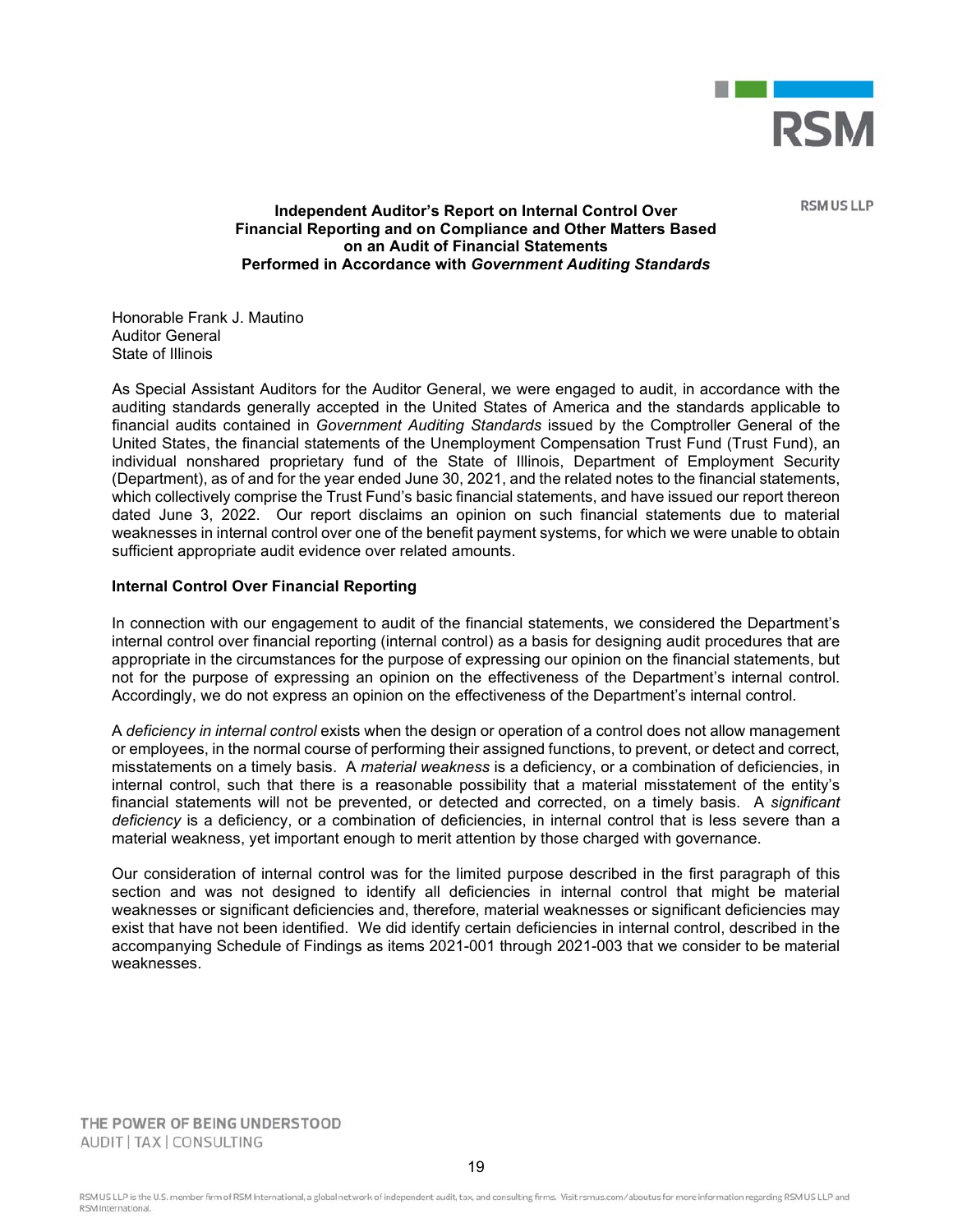## **Compliance and Other Matters**

In connection with our engagement to audit the financial statements of the Trust Fund, we performed tests of its compliance with certain provisions of laws, regulations, contracts, and grant agreements, noncompliance with which could have a direct and material effect on the financial statements. However, providing an opinion on compliance with those provisions was not an objective of our audit and, accordingly, we do not express such an opinion. The results of our tests disclosed instances of noncompliance or other matters that are required to be reported under *Government Auditing Standards* and which are described in the accompanying Schedule of Findings as items 2021-001 through 2021-003. Additionally, if the scope of our work had been sufficient to enable us to express an opinion on the financial statements of the Trust Fund, other instances of noncompliance or other matters may have been identified and reported herein.

### **Department's Responses to the Findings**

The Department's responses to the findings identified in our engagement are described in the accompanying Schedule of Findings. The Department's responses were not subjected to the auditing procedures applied in the engagement to audit the financial statements and, accordingly, we express no opinion on the responses.

# **Purpose of this Report**

The purpose of this report is solely to describe the scope of our testing of internal control and compliance and the results of that testing, and not to provide an opinion on the effectiveness of the entity's internal control or on compliance. This report is an integral part of an engagement to perform an audit in accordance with *Government Auditing Standards* in considering the entity's internal control and compliance. Accordingly, this communication is not suitable for any other purpose.

# **SIGNED ORIGINAL ON FILE**

Schaumburg, Illinois June 3, 2022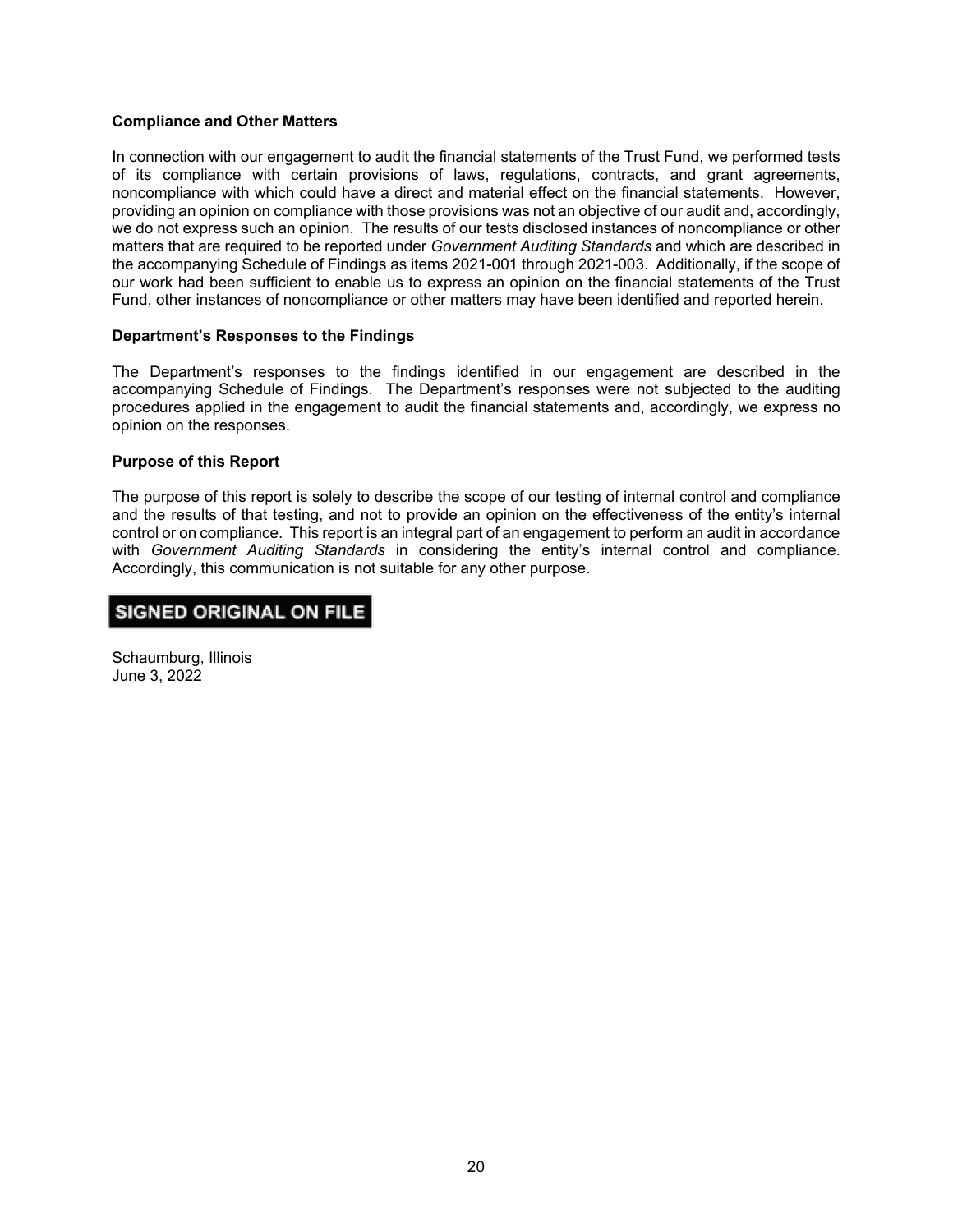**Schedule of Findings For the Year Ended June 30, 2021**

#### **Current Findings –** *Government Auditing Standards*

#### **Finding 2021-001 Failure to Implement General Information Technology Controls over the Pandemic Unemployment Assistance System**

The Department of Employment Security (Department) failed to implement general Information Technology (IT) controls over the Pandemic Unemployment Assistance (PUA) System (System).

In April 2020, the Department contracted with a service provider to provide the System as a Software as a Service (SaaS) and to provide hosting services for the System. The service provider maintained full control over the system.

In order to determine if general IT controls were suitably designed and operating effectively over the System, we requested the Department provide a System and Organization Control (SOC) report for the service provider. As was noted in the prior audit, the Department could not provide a SOC report, as the service provider's contract did not require the service provider to undergo a SOC examination. Therefore, we conducted testing of the general IT control of the System.

#### Change Control

As was noted in the prior audit, the service provider's developers continued to have access to the production environment. As a result, we were unable to determine if the developers made unauthorized changes to the environment, application, and data.

#### **Security**

The Department had not implemented internal controls over the System's access.

#### Disaster Recovery

The Department had not implemented disaster recovery controls.

The *Security and Privacy Controls for Information Systems and Organizations* (Special Publication 800-53, Fifth Revision) published by the National Institute of Standards and Technology (NIST), Maintenance and System and Service Acquisition sections, require entities outsourcing their IT environment or operations to obtain assurance over the entities' internal controls related to the services provided. Such assurance may be obtained via System and Organization Control reports or independent reviews. In addition, the Access Control section, sanctions the implementation of internal controls over access. The Configuration Management section also enforces logical restrictions with changes to systems. Further, the Contingency Planning section makes compulsory the development of a detailed disaster recovery plan.

The Fiscal Control and Internal Auditing Act (30 ILCS 10/3001) requires all State agencies to establish and maintain a system, or systems, of internal fiscal and administrative controls to provide assurance funds, property, and other assets and resources are safeguarded against waste, loss, unauthorized use and misappropriation and maintain accountability over the State's resources.

The Department indicated the service provider's contract did not require a SOC report to be provided. Additionally, the Department indicated competing priorities resulted in the other weaknesses.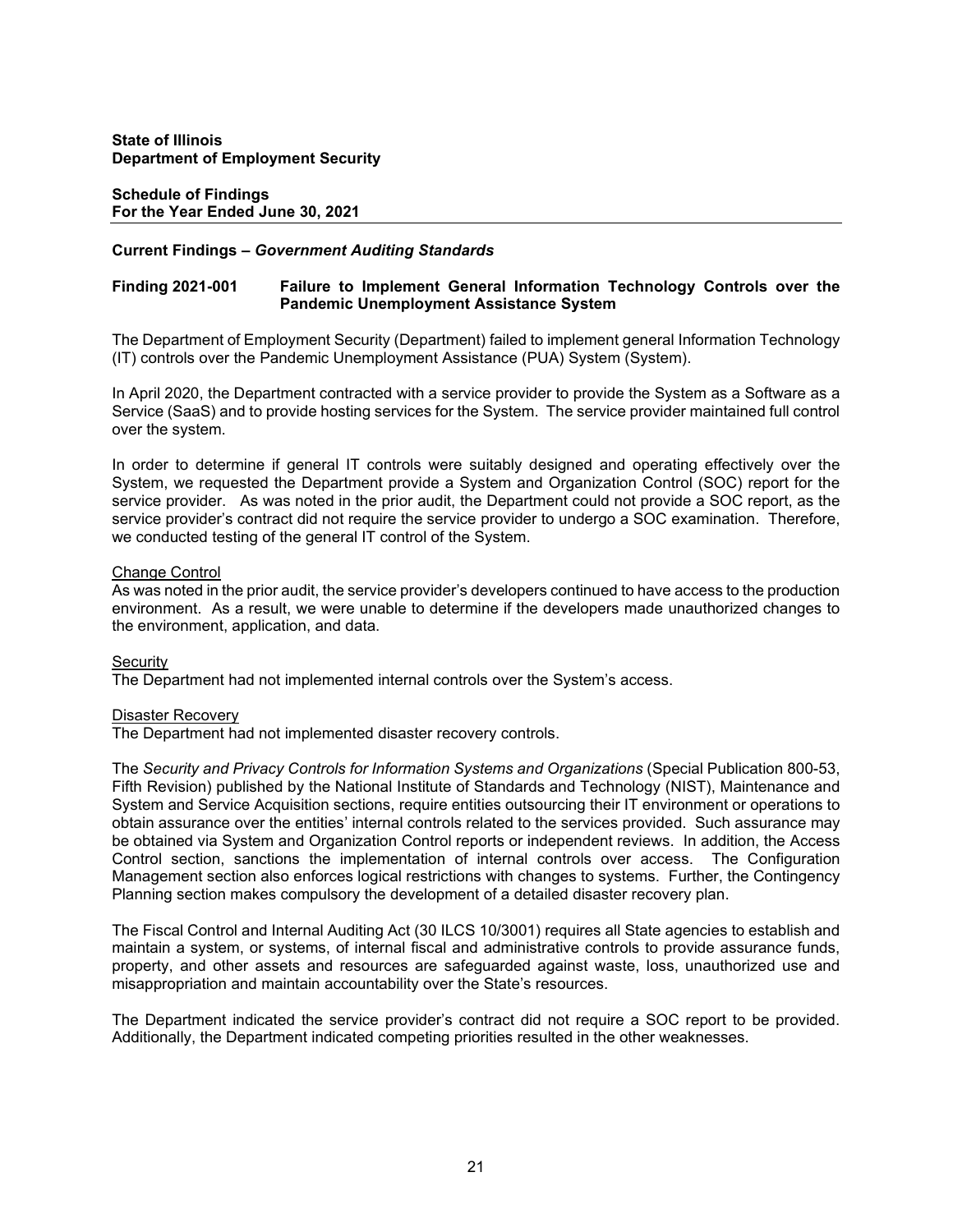**Schedule of Findings (Continued) For the Year Ended June 30, 2021**

#### **Current Findings –** *Government Auditing Standards*

#### **Finding 2021-001 Failure to Implement General Information Technology Controls over the Pandemic Unemployment Assistance System (Continued)**

As a result of the lack of general IT controls over the System, we were unable to rely on the System and the proper determination of claimant eligibility data and benefits paid. Furthermore, as a result of the lack of internal controls identified in this finding and finding 2021-002, we are unable to obtain sufficient documentation to determine if the Department's Fiscal Year 2021 financial statements are fairly presented. Therefore, we are issuing a disclaimer of opinion over the Department's Fiscal Year 2021 Unemployment Compensation Trust Fund financial statements. (Finding Code No. 2021-001, 2020-001)

#### **Recommendation**

We recommend the Department ensure the service provider's contract requires obtaining a SOC report or an independent review. We also recommend the Department ensure the service provider's developers' access is restricted and changes are appropriate. Further, we recommend the Department develop and implement security controls and disaster recovery controls.

#### **Department Response**

IDES accepts the auditor's recommendation. In 2021, IDES took action to address the points raised in the finding. The improvements to the PUA system were implemented within a timeframe that did not impact the entire 2021 audit period. As recommended, a contract is in place requiring the PUA system service provider to secure a SOC report for FY22. The system access of the PUA service provider's developers has been restricted and accurately documented. In addition, documentation for PUA system disaster recovery, as well as security controls, are in place and have been reviewed and documented.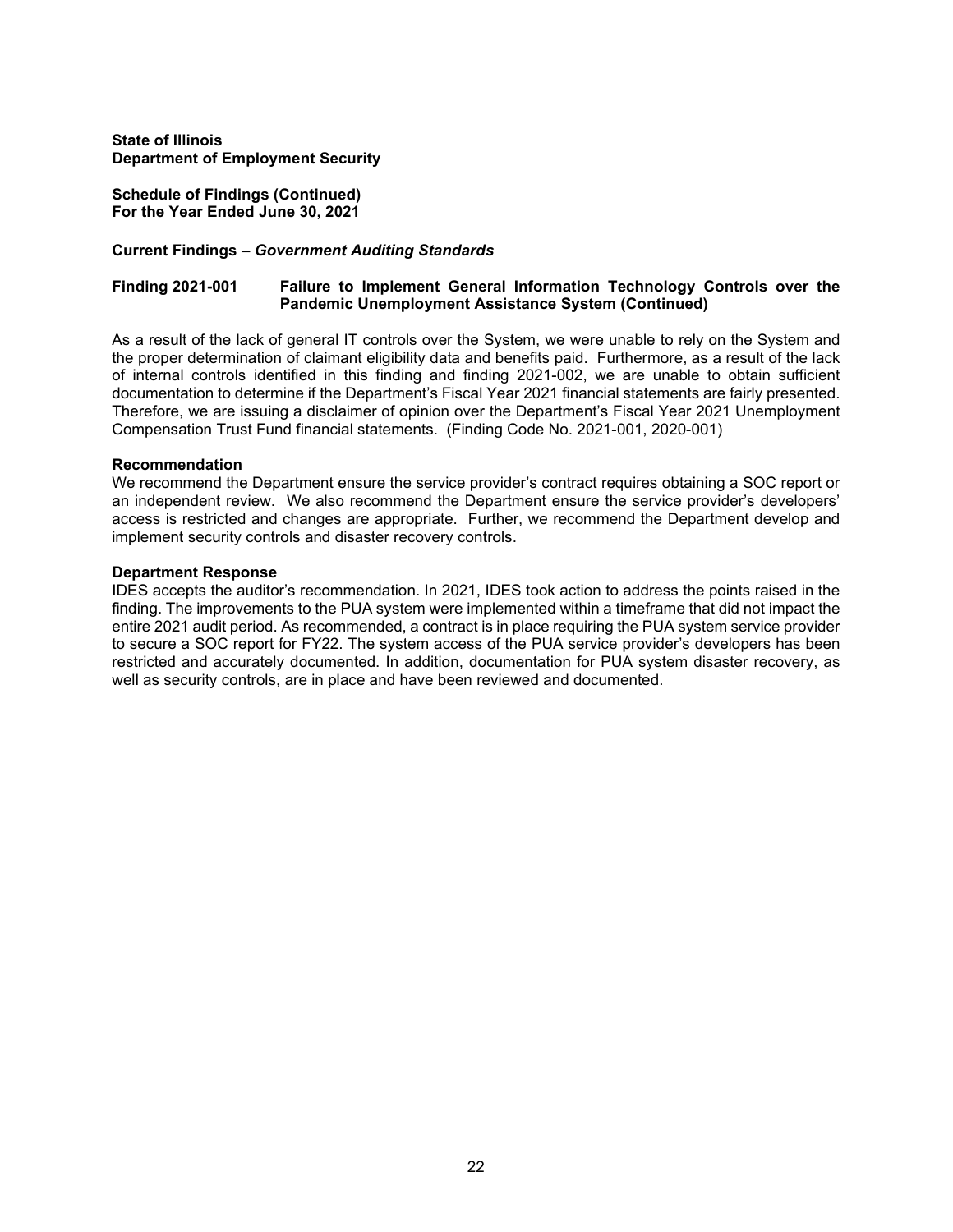**Schedule of Findings (Continued) For the Year Ended June 30, 2021** 

#### **Current Findings –** *Government Auditing Standards*

## **Finding 2021-002 Failure to Maintain Accurate and Complete Pandemic Unemployment Assistance Claimant Data**

The Department of Employment Security (Department) failed to maintain accurate and complete Pandemic Unemployment Assistance (PUA) claimant data.

On March 27, 2020, the President of the United States signed the Coronavirus Aid, Relief, and Economic Security (CARES) Act which provided states the ability to provide unemployment insurance to individuals affected by the pandemic, including those who would not normally be eligible for unemployment. Based on the Department's records, as of June 30, 2021, 424,887 claimants had received benefits totaling \$8,168,499,998.

From June 2021 through January 2022, the Department attempted to provide complete and accurate PUA claimant data in order to determine if the claimants were properly determined eligible. After several attempts and considerable manipulation of the data to make the data more auditable and organized, it was determined complete and accurate PUA claimant data could not be provided. Therefore, we were unable to conduct detailed testing to determine whether the PUA claimants were entitled to benefits.

The Fiscal Control and Internal Auditing Act (30 ILCS 10/3001) requires all State agencies to establish and maintain a system, or systems, of internal fiscal and administrative controls to provide assurance funds, property, and other assets and resources are safeguarded against waste, loss, unauthorized use and misappropriation and maintain accountability over the State's resources.

Also, due to these conditions, we were unable to conclude the PUA claimant data records were complete and accurate under the Professional Standards promulgated by the American Institute of Certified Public Accountants (AU-C § 500.08 and AT-C § 205.35).

The Department indicated the PUA system limitations and data entry errors resulted in the weaknesses.

Due to the inability to conduct detailed claimant testing, we were unable to determine whether the Department's financial statements accurately document the PUA benefits paid during Fiscal Year 2021. Therefore, we are issuing a disclaimer of opinion over the Department's Fiscal Year 2021 Unemployment Compensation Trust Fund financial statements. (Finding Code No. 2021-002)

#### **Recommendation**

We recommend the Department implement controls to ensure the claimants' data is complete and accurate.

#### **Department Response**

IDES accepts the auditor's recommendation. The department continues to work with the PUA system service provider and the Department of Innovation and Technology (DoIT) staff to refine the PUA database information and develop a reporting structure that conforms with auditors' expectations. Errors and anomalies within the PUA system have been identified and are being addressed to ensure claimant data is complete and reliable.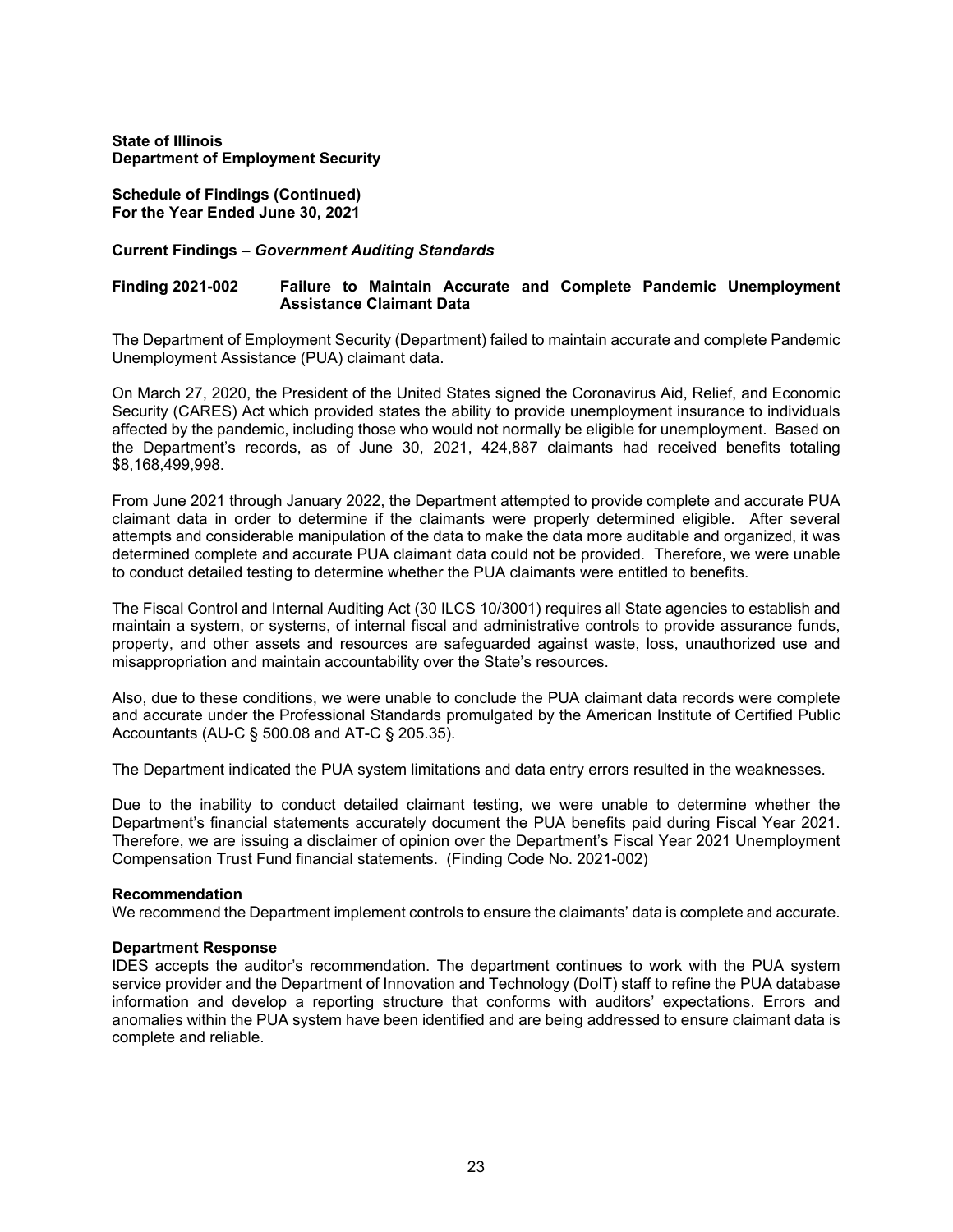**Schedule of Findings (Continued) For the Year Ended June 30, 2021**

#### **Current Findings –** *Government Auditing Standards*

#### **Finding 2021-003 Failure to Perform Timely Cash Reconciliations**

The Department of Employment Security (Department) did not prepare its year end bank reconciliations timely.

As part of our engagement, we requested the June 30, 2021 bank reconciliations. The reconciliations are between cash as recorded in the Department's general ledger, and cash as reported by the bank for each account. The Department did not have the reconciliations prepared timely for audit fieldwork and we received the final versions of the June 2021 reconciliations on December 23, 2021.

The timely reconciliation of cash accounts is a basic control procedure that should occur every month to determine the recorded amount of cash is accurate. Normally this procedure is performed shortly after the end of the month upon receipt of the bank statement. Most organizations have a regular monthly accounting schedule whereby the monthly general ledger cannot be closed without the preparation of the cash reconciliation.

Concepts Statement No. 1 of the Governmental Accounting Standards Board, Objectives of Financial Reporting (GASBCS 1, paragraph 64), states, "Financial reporting should be reliable; that is, the information presented should be verifiable and free from bias and should faithfully represent what it purports to represent. To be reliable, financial reporting needs to be comprehensive." The reconciliation of cash accounts is a basic control to ensure the accuracy and reliability of financial reports.

The Fiscal Control and Internal Auditing Act (30 ILCS 10/3001) requires State agencies to establish and maintain a system, or systems, of internal fiscal and administrative controls to ensure State resources are used efficiently and effectively. This includes the timely performance of bank reconciliations.

Department management indicated the weaknesses were due to turnover in personnel and the inability to quickly move employees into this area to perform this function as workloads increased significantly as a result of the new CARES Act unemployment programs.

Since the Department has numerous cash transactions every month, the risk of error due to misapplied cash transactions is significant. Monthly there can be over \$1 billion in cash that flows through the Department's various cash accounts. Monthly and annual financial statements could be materially misstated due to the lack of timely bank reconciliations. Failure to properly complete timely bank reconciliations could also result in a misuse or misappropriation of cash that could go undetected. (Finding Code No. 2021-003, 2020-004)

#### **Recommendation**

The Department should prepare a monthly reconciliation for every cash account, reconciling the bank and general ledger balances. Each monthly bank reconciliation should be timely completed and reviewed and approved by a supervisor.

### **Department Response**

IDES accepts the auditor's recommendation. In 2021, IDES contracted with a professional accounting firm to assist department staff with the cash reconciliation work required for seven programs, including the new federal programs such as PUA and PEUC that were enacted in response to the pandemic. In consultation with a professional accounting firm, department procedures are undergoing review and revision to ensure cash reconciliations for all programs are completed on a timely basis.